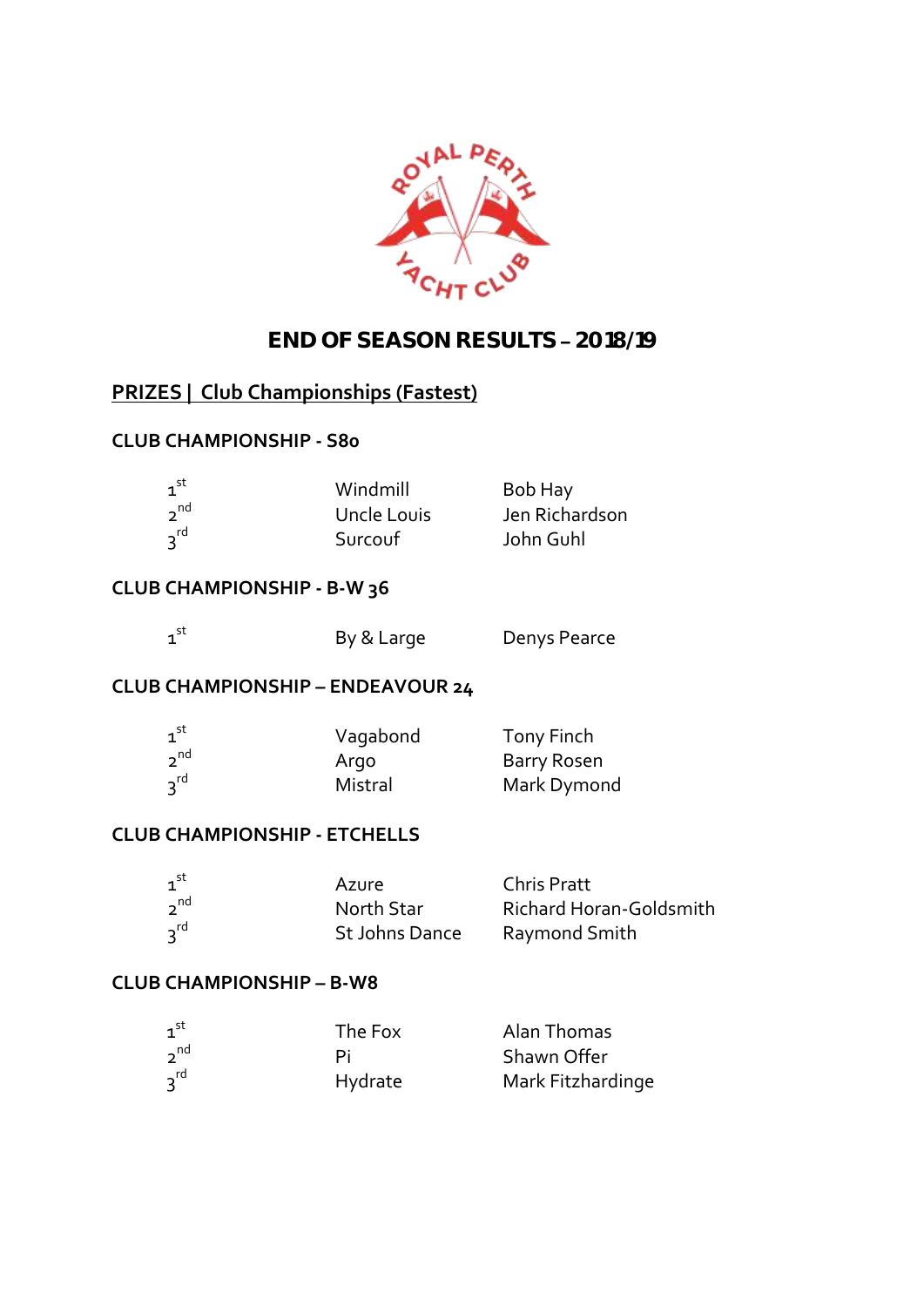#### **CLUB CHAMPIONSHIP – S97**

| $1^{\text{st}}$ | Hejira       | John Bailey    |
|-----------------|--------------|----------------|
| $2^{nd}$        | Déjà vu      | Mark Hannaford |
| $3^{rd}$        | Jolie Breeze | David Hepburn  |

#### **CLUB CHAMPIONSHIP – IRC**

| $\tau^{\text{st}}$             | Hitchhiker | Peter Briggs |
|--------------------------------|------------|--------------|
| $2^{nd}$                       | Wasabi     | Nick White   |
| <b>CLUB CHAMPIONSHIP - AMS</b> |            |              |

#### $1^{\text{st}}$ <sup>st</sup> Big Diamond Damie Mercer  $2^{nd}$ <sup>nd</sup> Farr Far Away James Baker  $3^{rd}$ Itinerant Mark Hansen

#### **CLUB CHAMPIONSHIP – FARR 9.2**

| 1 <sup>st</sup> | Farrlap          | <b>Andrew Hossen</b> |
|-----------------|------------------|----------------------|
| $2^{nd}$        | Lionheart        | Warren Westaway      |
| $3^{rd}$        | <b>Itinerant</b> | Mark Hansen          |

### **PRIZES | Club Consistency**

#### **CLUB CONSISTENCY - DIVISION 1**

| 1 <sup>st</sup> | Waitipi    | Nigel Simpson |
|-----------------|------------|---------------|
| $2^{nd}$        | Boom       | Rob Scharnell |
| $3^{rd}$        | By & Large | Denys Pearce  |

#### **CLUB CONSISTENCY - DIVISION 2**

| $\mathbf{1}^{\mathsf{st}}$ | Big Diamond     | Jamie Mercer                   |
|----------------------------|-----------------|--------------------------------|
| $2^{nd}$                   | Perie Banou III | Colin Sanders / Cameron Biddle |
| $3^{rd}$                   | Lionheart       | Warren Westaway                |

#### **CLUB CONSISTENCY - DIVISION 3**

| 1st | Farr 4        | Simon Haywood        |
|-----|---------------|----------------------|
| 2nd | Caviar        | <b>Patrick Giles</b> |
| २rd | <b>Hellas</b> | Nick Melidonis       |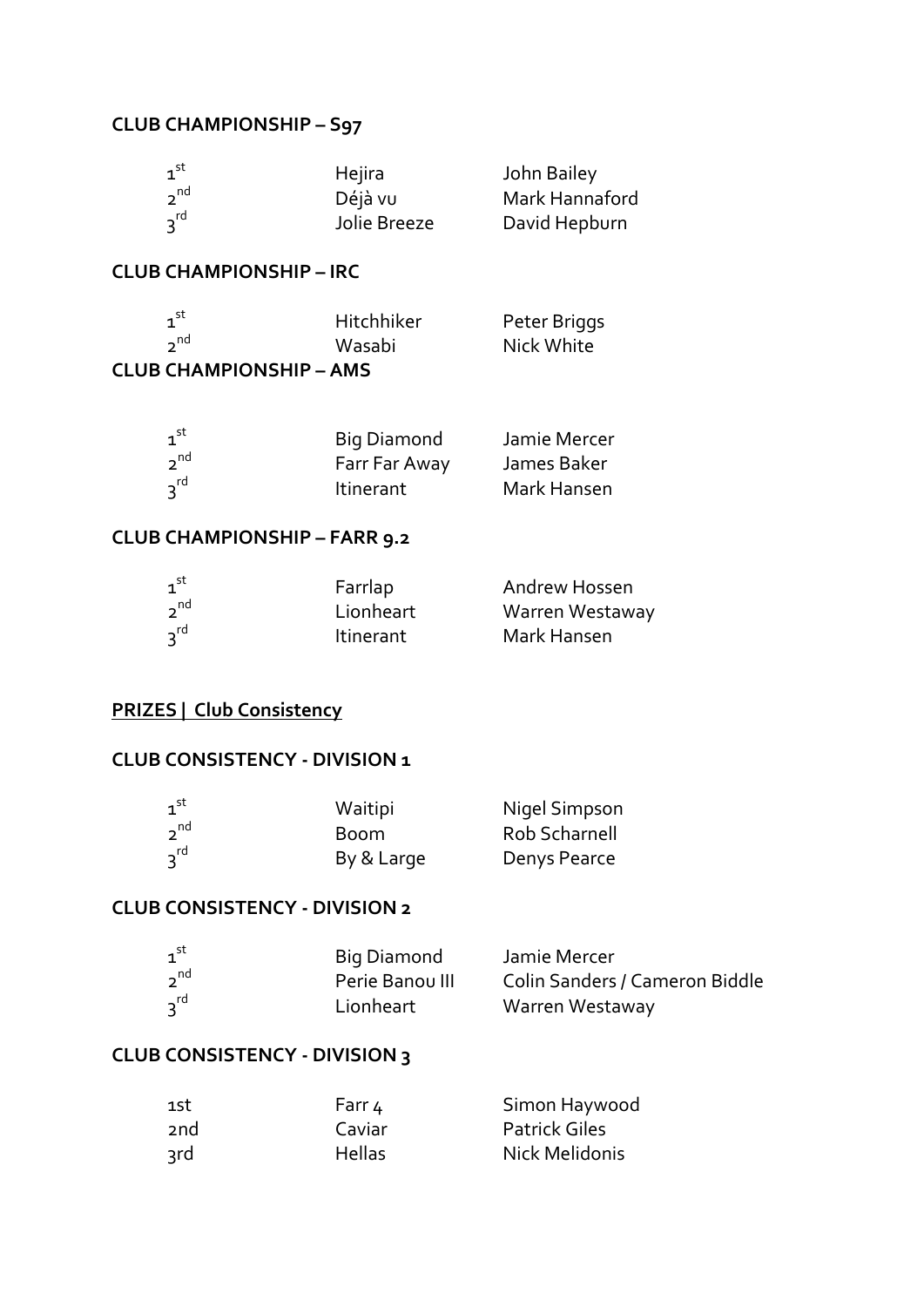#### **CLUB CONSISTENCY - S80**

| $\mathbf{1}^{\mathsf{st}}$ | Uncle Louis | Jen Richardson   |
|----------------------------|-------------|------------------|
| $2^{nd}$                   | Surcouf     | John Guhl        |
| $3^{rd}$                   | Frakka      | Annette Koenders |

# **CLUB CONSISTENCY - ETCHELLS**

| $\tau^{\text{st}}$ | Azure          | <b>Chris Pratt</b>      |
|--------------------|----------------|-------------------------|
| $2^{nd}$           | North Star     | Richard Horan-Goldsmith |
| $2^{\text{rd}}$    | St Johns Dance | Raymond Smith           |

# **CLUB CONSISTENCY – S97**

| $1^{\text{st}}$ | Jolie Breeze        | David Hepburn  |
|-----------------|---------------------|----------------|
| $2^{nd}$        | <b>Total Recall</b> | Max DAlesio    |
| $3^{rd}$        | Dejavu              | Mark Hannaford |

#### **CLUB CONSISTENCY - B-W8**

| $1^{\text{st}}$ | Ρi         | Shawn Offer       |
|-----------------|------------|-------------------|
| $2^{nd}$        | Hydrate    | Mark Fitzhardinge |
| $3^{rd}$        | Mad Hatter | Mike Kinney       |

# **PRIZES | Club Trophies (Consistency)**

| <b>BRICKLANDING TROPHY</b> | Hitchhiker | Peter Briggs   |  |
|----------------------------|------------|----------------|--|
| <b>SUE ANN TROPHY</b>      | Surcouf    | John Guhl      |  |
| <b>THE GOVERNOR'S CUP</b>  | Farr 4     | Simon Haywood  |  |
| <b>DIGGERS CUP</b>         | Dejavu     | Mark Hannaford |  |
| THE SEASHELLS NIGHT SERIES |            |                |  |

Jolie Breeze David Hepburn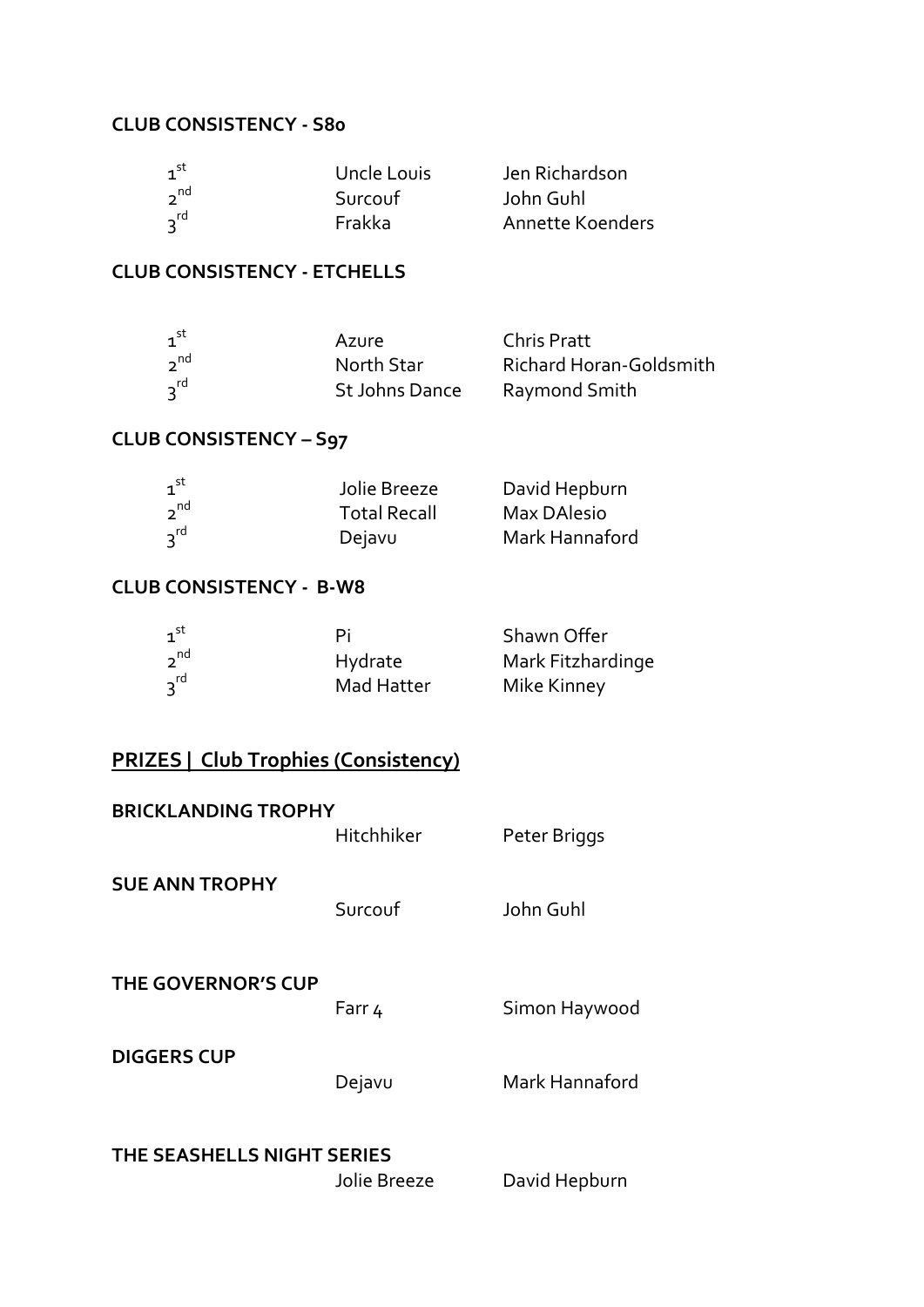## **COMMODORE J B FITZHARDINGE TROPHY MOST RACES SAILED**

|            | <b>Big Diamond</b><br>Tie:<br>Jolie Breeze<br><b>APPENDIX A - SEASON RESULTS</b> |                                                                       | Jamie Mercer<br>David Hepburn                                                                                                    |
|------------|----------------------------------------------------------------------------------|-----------------------------------------------------------------------|----------------------------------------------------------------------------------------------------------------------------------|
| <b>AMS</b> | <b>BIG DIAMOND</b><br>Jamie Mercer                                               | 3rd<br>1st<br>1st<br>3rd<br>2 <sub>nd</sub><br>1st<br>2 <sub>nd</sub> | AMS Heat 1<br>Quantum Sails Trophy Day<br>Club Marine Trophy<br>AMS Heat 2<br>AMS Heat $\frac{1}{3}$<br>AMS Heat 5<br>AMS Heat 6 |
|            | <b>FARR FAR AWAY</b><br>James Baker                                              | 2 <sub>nd</sub><br>1st<br>2 <sub>nd</sub><br>1st                      | AMS Heat 1<br>AMS Heat $\frac{1}{3}$<br><b>Hyatt Regency Perth Trophy</b><br>AMS Heat 6                                          |
|            | <b>ITINERANT</b><br>Mark Hansen                                                  | 2nd<br>2 <sub>nd</sub><br>3rd<br>2 <sub>nd</sub><br>3rd               | Quantum Sails Trophy Day<br>AMS Heat 2<br>AMS Heat 3<br>AMS Heat 5<br>AMS Heat 6                                                 |
|            | <b>LIONHEART</b><br>Warren Westaway                                              | 1st                                                                   | AMS Heat 1                                                                                                                       |
|            | <b>PERIE BANOU III</b><br>Colin Sanders &<br><b>Cameron Biddle</b>               | 3rd<br>2nd<br>1st<br>1st<br>3rd                                       | Quantum Sails Trophy Day<br>Club Marine Trophy<br>AMS Heat 2<br>Hyatt Regency Perth Trophy<br>AMS Heat 5                         |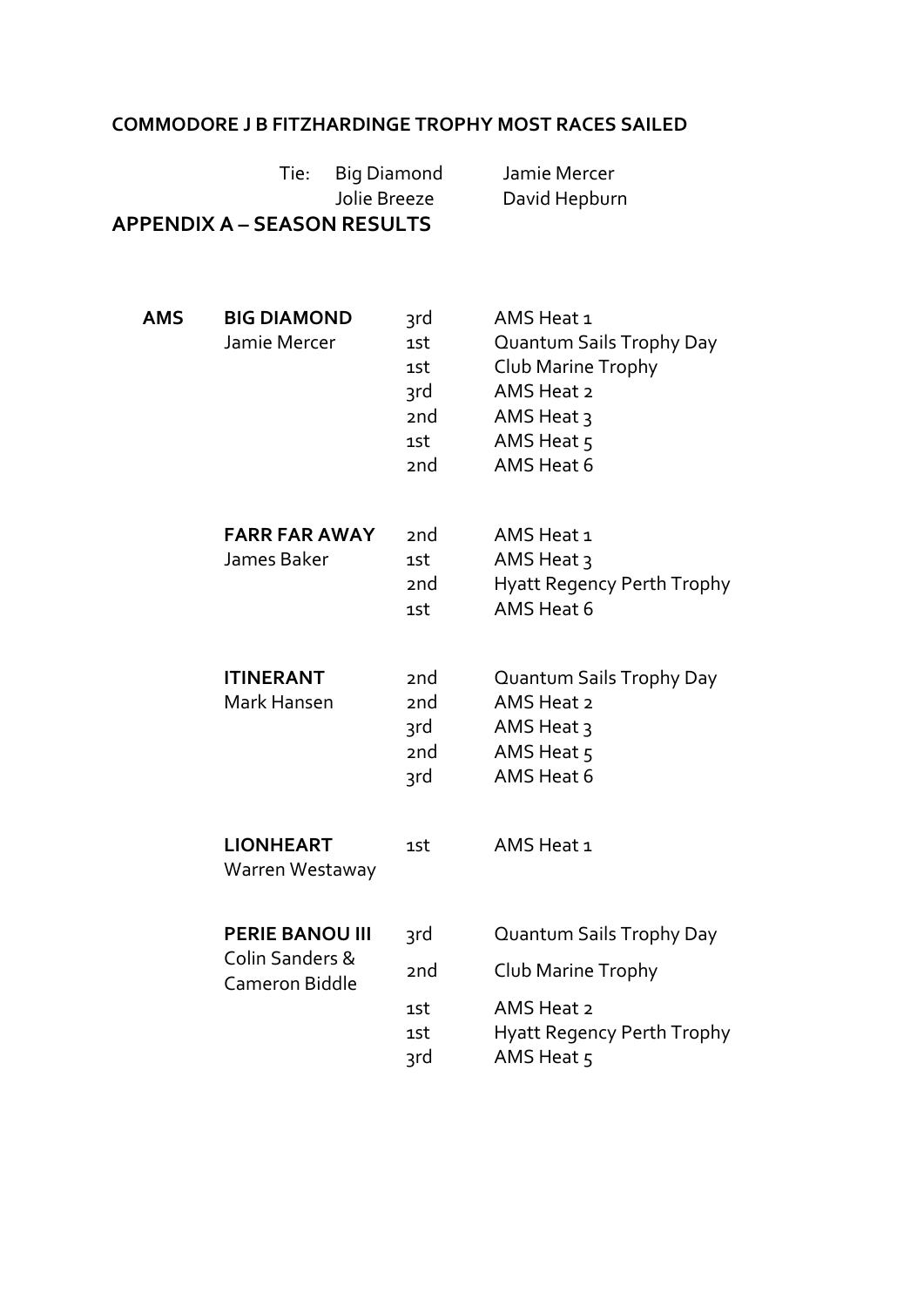|                 | <b>SWAGMAN</b><br>Andrew & Vera<br>Waldby | 3rd                                                                             | Hyatt Regency Perth Trophy                                                                                                                                                                       |
|-----------------|-------------------------------------------|---------------------------------------------------------------------------------|--------------------------------------------------------------------------------------------------------------------------------------------------------------------------------------------------|
| <b>BW36</b>     | <b>BY &amp; LARGE</b><br>Denys Pearce     | 1st<br>1st                                                                      | Club Marine Trophy<br><b>Hitchhiker Trophy</b>                                                                                                                                                   |
| BW <sub>8</sub> | 4 CHOOKS                                  | 2 <sub>nd</sub>                                                                 | <b>RPYC Opening Day</b>                                                                                                                                                                          |
|                 | <b>Beth Lord</b>                          | 2 <sub>nd</sub>                                                                 | <b>RFBYC Opening Day</b>                                                                                                                                                                         |
|                 |                                           | 2 <sub>nd</sub><br>2 <sub>nd</sub><br>3rd<br>1st                                | <b>B&amp;G Trophy</b><br><b>Walsh's Glass Trophy</b><br>Gibbscorp Trophy<br><b>Seashells Trophy</b>                                                                                              |
|                 | <b>HYDRATE</b><br>Mark Fitzhardinge       | 3rd<br>3rd<br>1st<br>1st<br>2 <sub>nd</sub><br>3rd<br>2 <sub>nd</sub><br>3rd    | <b>RPYC Opening Day</b><br>Consistency 5<br>Monkeyfist Marine Trophy<br><b>Walsh's Glass Trophy</b><br>Gibbscorp Trophy<br>Gibbscorp Trophy<br><b>Seashells Trophy</b><br>Royal Perth Cup Trophy |
|                 | <b>MAD HATTER</b>                         | 2 <sub>nd</sub>                                                                 | Dolphin Watch Trophy                                                                                                                                                                             |
|                 | Mike Kinney                               | 2 <sub>nd</sub><br>2 <sub>nd</sub><br>2nd<br>2 <sub>nd</sub><br>2 <sub>nd</sub> | Consistency 5<br>Monkeyfist Marine Trophy<br><b>CDM Trophy</b><br><b>Gibbscorp Trophy</b><br>Reel it in Project Trophy                                                                           |
|                 | PI<br>Derek Shellabear                    | 1st<br>3rd<br>1st                                                               | <b>RPYC Opening Day</b><br><b>RFBYC Opening Day</b><br>Dolphin Watch Trophy                                                                                                                      |
|                 |                                           | 3rd                                                                             | Combined Windward/Leeward<br>Race day Race 1                                                                                                                                                     |
|                 |                                           | 1st<br>2nd                                                                      | <b>CDM Trophy</b><br>Royal Perth Cup Trophy                                                                                                                                                      |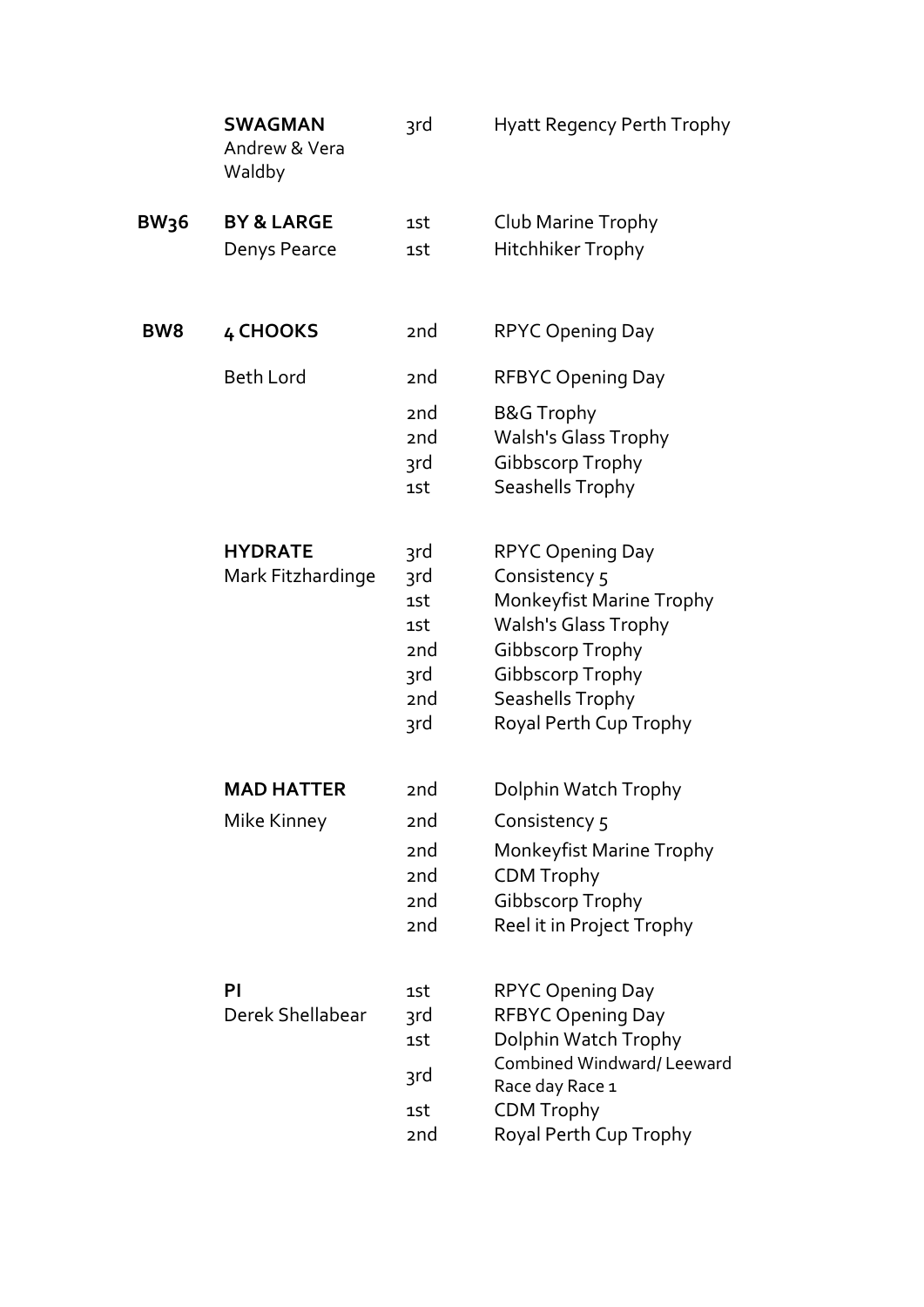|                 | PI<br>Shawn Offer                   | 1st<br>1st<br>3rd                                                                            | Gibbscorp Trophy<br>Gibbscorp Trophy<br>Seashells Trophy                                                                                                                                                                                                                                                                                                                                               |
|-----------------|-------------------------------------|----------------------------------------------------------------------------------------------|--------------------------------------------------------------------------------------------------------------------------------------------------------------------------------------------------------------------------------------------------------------------------------------------------------------------------------------------------------------------------------------------------------|
|                 | <b>PIECES OF EIGHT</b><br>Chris Pye | 1st<br>3rd<br>3rd                                                                            | Quantum Sails Trophy Day<br>Monkeyfist Marine Trophy<br><b>Walsh's Glass Trophy</b>                                                                                                                                                                                                                                                                                                                    |
|                 | <b>THE FOX</b>                      | 2nd                                                                                          | Quantum Sails Trophy Day                                                                                                                                                                                                                                                                                                                                                                               |
|                 | Ross O'Brien                        | 1st                                                                                          | Combined Windward/                                                                                                                                                                                                                                                                                                                                                                                     |
|                 |                                     | 1st<br>2nd                                                                                   | Leeward Race day Race 1<br><b>CDM Trophy</b><br><b>CDM Trophy</b>                                                                                                                                                                                                                                                                                                                                      |
| <b>DIVISION</b> | <b>ADRENALIN</b>                    | 1st                                                                                          | Quantum Sails Trophy Day                                                                                                                                                                                                                                                                                                                                                                               |
| $\mathbf{1}$    | <b>RUSH</b><br>Raul Madan           | 1st                                                                                          | <b>CDM Trophy</b>                                                                                                                                                                                                                                                                                                                                                                                      |
|                 | <b>AIDA</b><br>Rod McGregor         | 3rd                                                                                          | <b>RPYC Opening Day</b>                                                                                                                                                                                                                                                                                                                                                                                |
|                 | <b>BOOM</b><br>Rob Scharnell        | 3rd<br>2 <sub>nd</sub><br>2nd<br>2nd<br>1st<br>1st<br>3rd<br>3rd<br>2nd<br>3rd<br>3rd<br>2nd | Quantum Sails Trophy Day<br><b>Windward Leeward Race Day</b><br><b>Windward Leeward Race Day</b><br>Dolphin Watch Trophy<br><b>Hyatt Regency Perth Trophy</b><br><b>Combined Windward</b><br>/Leeward Race day Race 2<br>Combined Windward/<br>Leeward Race day Race 1<br><b>Bricklanding Trophy</b><br><b>CDM Trophy</b><br><b>CDM Trophy</b><br><b>Gibbscorp Trophy</b><br>Reel it in Project Trophy |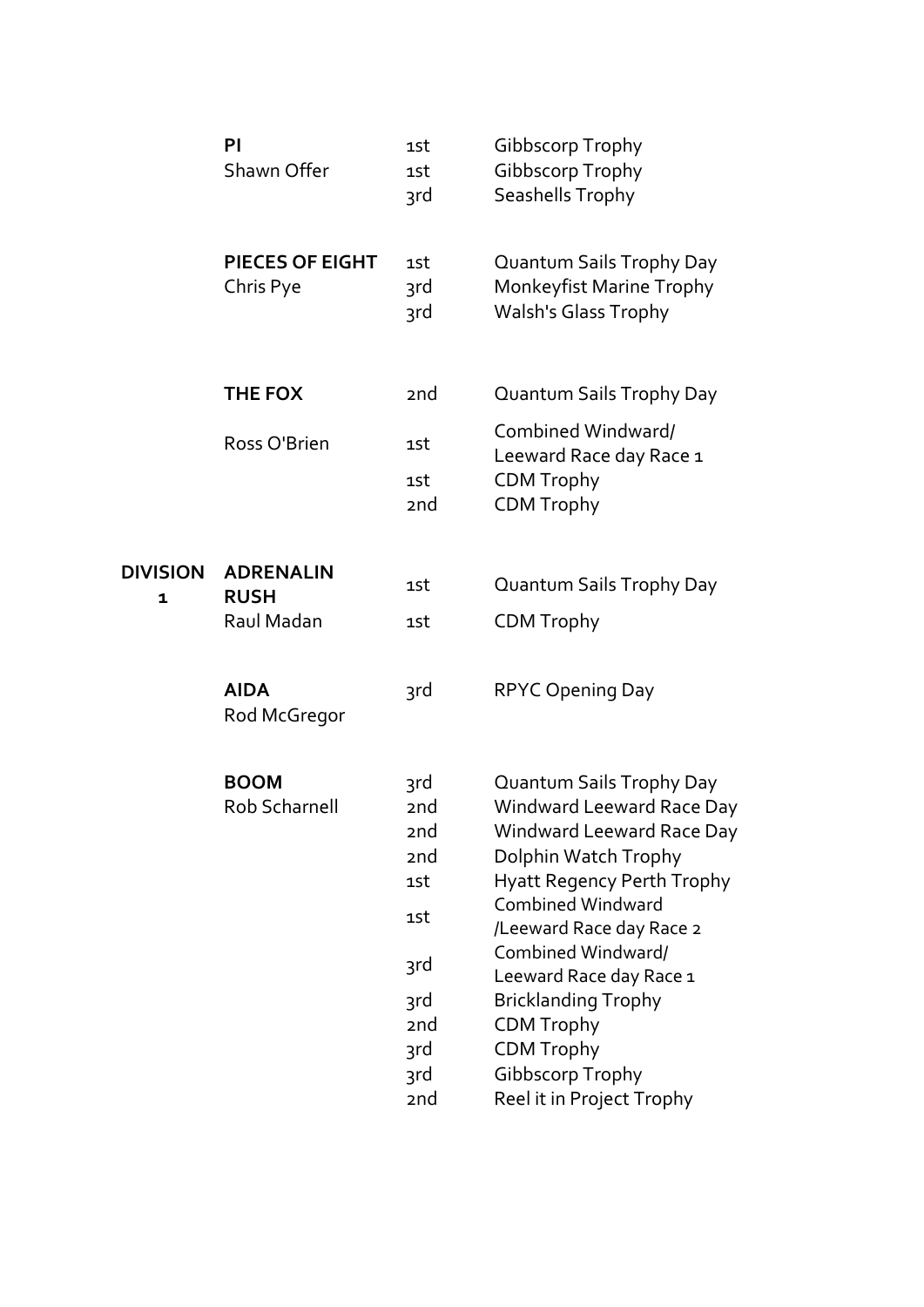| <b>BY &amp; LARGE</b><br>Denys Pearce | 3rd<br>1st<br>1st<br>1st<br>3rd<br>2nd<br>2nd<br>2 <sub>nd</sub><br>1st | <b>Camp Quality Trophy</b><br>Dolphin Watch Trophy<br><b>Stage &amp; Studio Trophy</b><br>Stage & Studio Trophy<br><b>Bay Marine Maintenance</b><br>Trophy<br><b>Walsh's Glass Trophy</b><br>Gibbscorp Trophy<br>Gibbscorp Trophy<br>Reel it in Project Trophy |
|---------------------------------------|-------------------------------------------------------------------------|----------------------------------------------------------------------------------------------------------------------------------------------------------------------------------------------------------------------------------------------------------------|
| <b>FOUNDATION 22</b><br>Sadie Blessas | 3rd<br>2nd                                                              | Hyatt Regency Perth Trophy<br><b>Monkeyfist Marine Trophy</b>                                                                                                                                                                                                  |
| <b>FOUNDATION 2</b><br>Karen Koedyk   | 3rd                                                                     | Seashells Trophy                                                                                                                                                                                                                                               |
| <b>HITCHHIKER</b><br>Peter Briggs     | 1st<br>1st<br>2 <sub>nd</sub><br>3rd<br>1st<br>1st                      | Windward Leeward Race Day<br>Windward Leeward Race Day<br>Stage & Studio Trophy<br><b>Stage &amp; Studio Trophy</b><br><b>Walsh's Glass Trophy</b><br><b>Hitchhiker Trophy</b>                                                                                 |
| <b>OCEAN RANGER</b><br>Hugh Warner    | 1st<br>1st                                                              | Gibbscorp Trophy<br>Gibbscorp Trophy                                                                                                                                                                                                                           |
| <b>OLYMPIA</b><br>Fons Berkhout       | 3rd                                                                     | Reel it in Project Trophy                                                                                                                                                                                                                                      |
| <b>RED FEVER</b><br>lan Hewitt        | 1st                                                                     | Seashells Trophy                                                                                                                                                                                                                                               |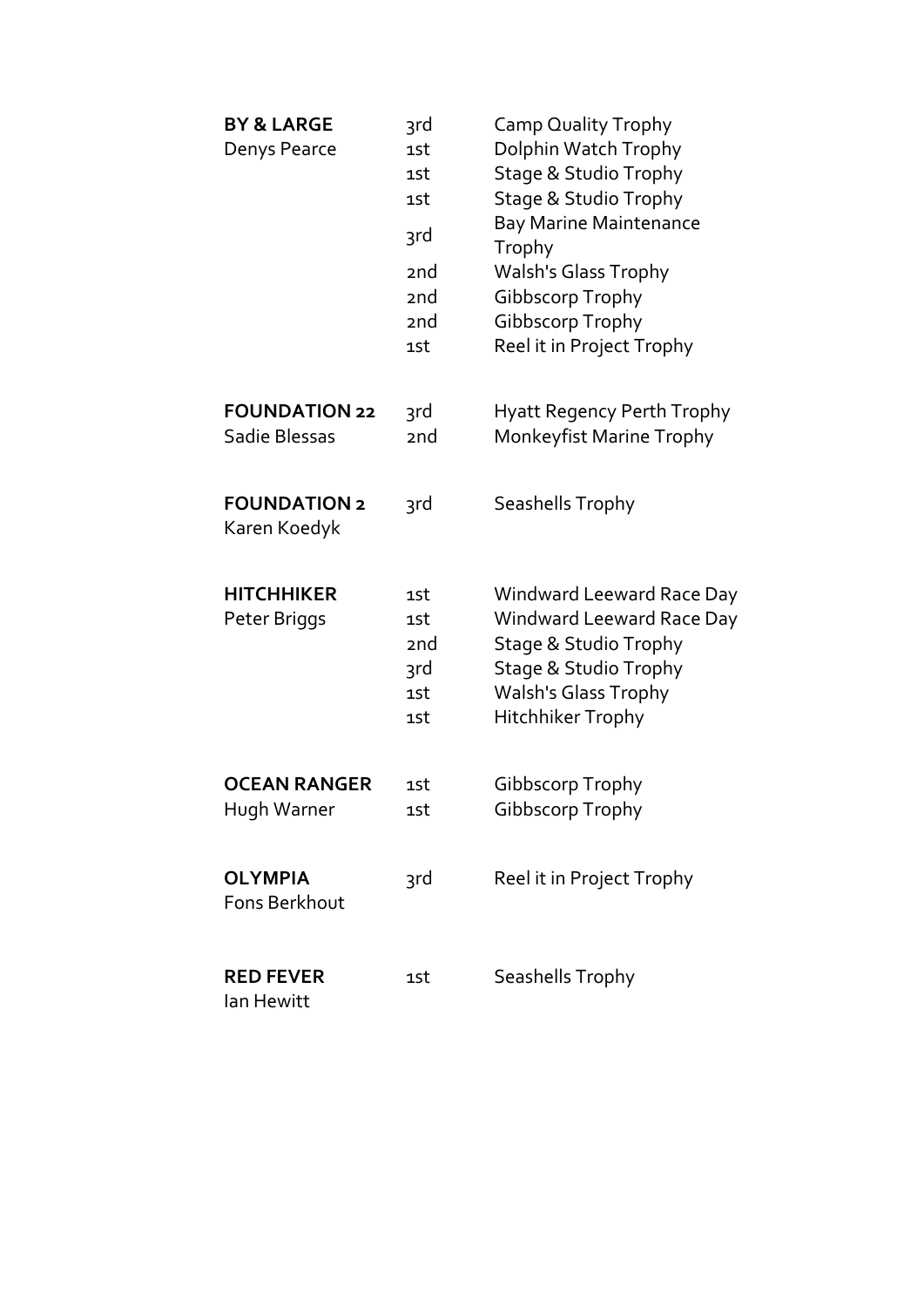| <b>THE ITALIAN JOB</b><br><b>Bill Quinn</b> | 1st<br>1st<br>1st<br>3rd<br>2nd                                                                                   | <b>RPYC Opening Day</b><br><b>Camp Quality Trophy</b><br>New York Yacht Club Trophy<br>Monkeyfist Marine Trophy<br><b>Bricklanding Trophy</b>                                                                                                                                                                                                                                                                                                                     |
|---------------------------------------------|-------------------------------------------------------------------------------------------------------------------|-------------------------------------------------------------------------------------------------------------------------------------------------------------------------------------------------------------------------------------------------------------------------------------------------------------------------------------------------------------------------------------------------------------------------------------------------------------------|
| <b>TIME OUT</b><br>Daniel Court             | 2nd<br>1st                                                                                                        | Quantum Sails Trophy Day<br>Club Marine Trophy                                                                                                                                                                                                                                                                                                                                                                                                                    |
| <b>WAITIPI</b><br>Nigel Simpson             | 2nd<br>3rd<br>3rd<br>2nd<br>1st<br>2nd<br>1st<br>2 <sub>nd</sub><br>1st<br>2nd<br>3rd<br>3rd<br>3rd<br>2nd<br>3rd | Camp Quality Trophy<br>Dolphin Watch Trophy<br>Club Marine Trophy<br>New York Yacht Club Trophy<br><b>Bay Marine Maintenance</b><br>Trophy<br><b>Hyatt Regency Perth Trophy</b><br>Combined Windward/<br>Leeward Race day Race 1<br>Combined Windward/<br>Leeward Race day Race 2<br>Monkeyfist Marine Trophy<br><b>CDM Trophy</b><br><b>CDM Trophy</b><br><b>Walsh's Glass Trophy</b><br>Gibbscorp Trophy<br><b>Seashells Trophy</b><br><b>Hitchhiker Trophy</b> |
| <b>WASABI</b><br>Nick White                 | 2nd<br>2 <sub>nd</sub><br>3rd<br>2nd<br>2nd                                                                       | Club Marine Trophy<br>Stage & Studio Trophy<br><b>Stage &amp; Studio Trophy</b><br><b>Bay Marine Maintenance</b><br>Trophy<br>Combined Windward/<br>Leeward Race day Race 1                                                                                                                                                                                                                                                                                       |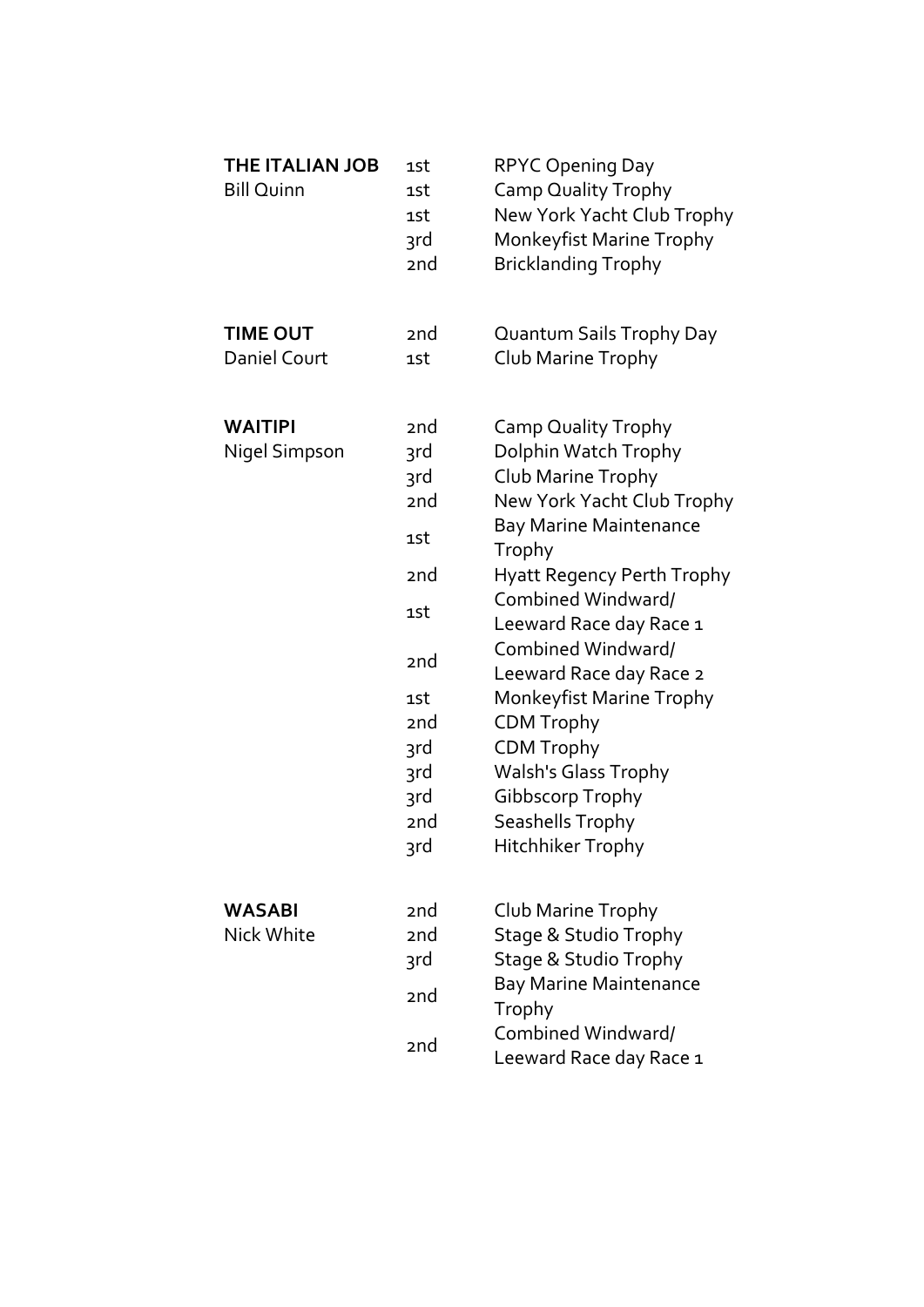|                 | <b>WASABI</b> cont                 | 3rd             | Combined Windward/<br>Leeward Race day Race 2 |
|-----------------|------------------------------------|-----------------|-----------------------------------------------|
|                 | Nick White                         | 1st             | <b>Bricklanding Trophy</b>                    |
|                 |                                    | 1st             | <b>CDM Trophy</b>                             |
|                 |                                    | 2 <sub>nd</sub> | <b>Hitchhiker Trophy</b>                      |
|                 |                                    | 1st             | <b>B&amp;G Trophy</b>                         |
|                 |                                    |                 |                                               |
| <b>DIVISION</b> | <b>BIG DIAMOND</b>                 | 3rd             | <b>RPYC Opening Day</b>                       |
| $\mathbf{2}$    |                                    |                 |                                               |
|                 | Jamie Mercer                       | 1st             | Quantum Sails Trophy Day                      |
|                 |                                    | 1st             | <b>Windward Leeward Race Day</b>              |
|                 |                                    | 3rd             | <b>Windward Leeward Race Day</b>              |
|                 |                                    | 2nd             | Windward Leeward Race Day                     |
|                 |                                    | 2 <sub>nd</sub> | Stage & Studio Trophy                         |
|                 |                                    | 2 <sub>nd</sub> | New York Yacht Club Trophy                    |
|                 |                                    |                 | Combined                                      |
|                 |                                    | 1st             | Windward/Leeward Race day<br>Race 1           |
|                 |                                    | 1st             | Monkeyfist Marine Trophy                      |
|                 |                                    | 1st             | <b>Gibbscorp Trophy</b>                       |
|                 |                                    | 1st             | Gibbscorp Trophy                              |
|                 |                                    | 3rd             | Seashells Trophy                              |
|                 |                                    |                 |                                               |
|                 | <b>BOOMER</b>                      | 2 <sub>nd</sub> | Club Marine Trophy                            |
|                 | Colin Harrison                     | 3rd             | Windward Leeward Race Day                     |
|                 |                                    | 1st             | Dolphin Watch Trophy                          |
|                 |                                    | 3rd             | Stage & Studio Trophy                         |
|                 |                                    | 1st             | <b>CDM Trophy</b>                             |
|                 |                                    |                 |                                               |
|                 | <b>CAPE BOUVARD</b><br>Chris Hogan | 1st             | Stage & Studio Trophy                         |
|                 |                                    |                 |                                               |
|                 | <b>ESCAPE</b><br>Graeme Gammie     | 2 <sub>nd</sub> | <b>RPYC Opening Day</b>                       |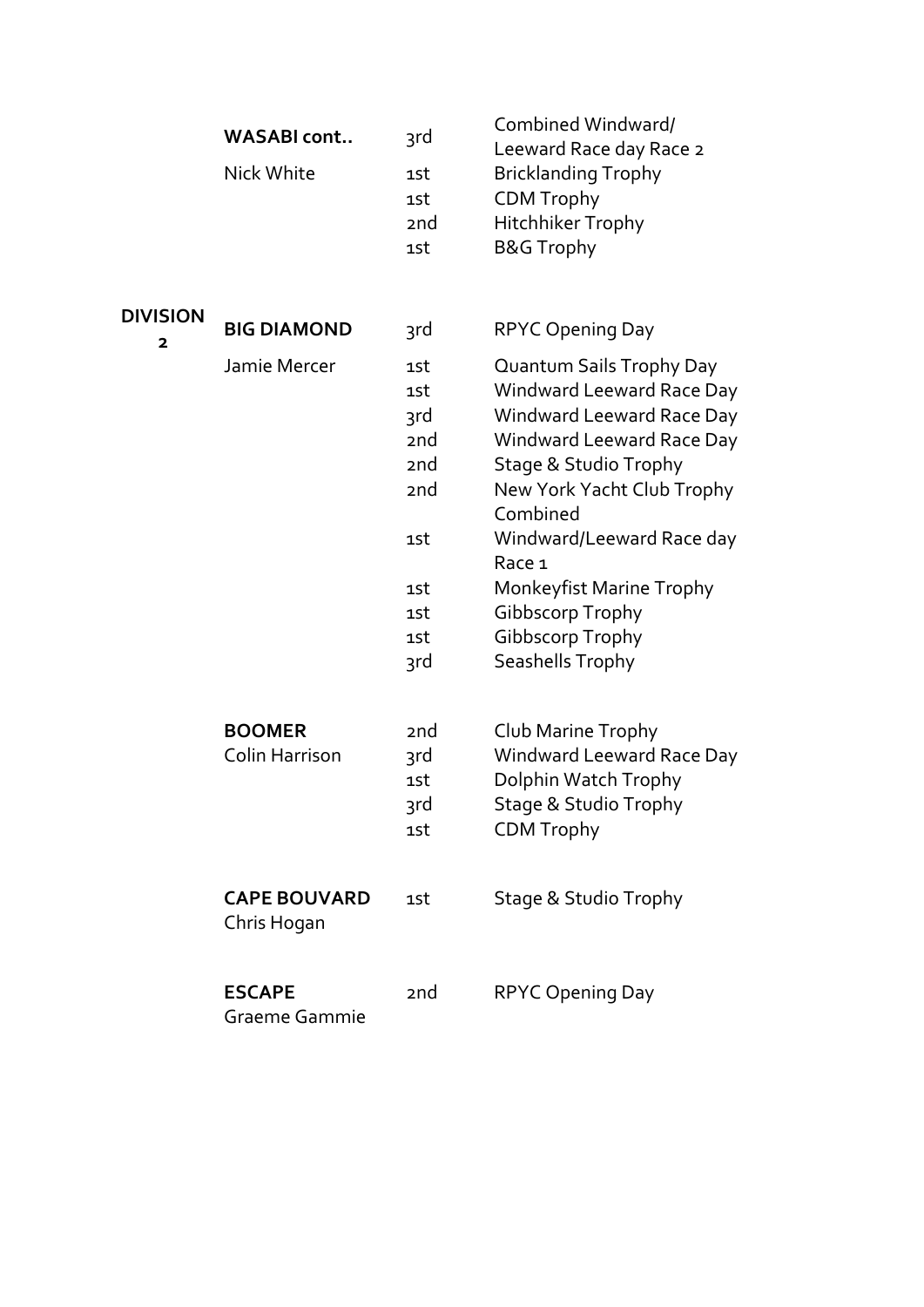| <b>FARR FAR AWAY</b><br>James Baker            | 3rd<br>2nd<br>1st<br>2 <sub>nd</sub>      | <b>Camp Quality Trophy</b><br>Windward Leeward Race Day<br><b>Bay Marine Maintenance</b><br>Trophy<br>Reel it in Project Trophy |
|------------------------------------------------|-------------------------------------------|---------------------------------------------------------------------------------------------------------------------------------|
| <b>FARR FETCHED</b><br><b>Bruce Meakins</b>    | 2 <sub>nd</sub><br>2 <sub>nd</sub><br>3rd | <b>Camp Quality Trophy</b><br><b>Bricklanding Trophy</b><br>Walsh's Glass Trophy                                                |
| <b>FARRLAP</b>                                 | 2 <sub>nd</sub>                           | <b>Stage &amp; Studio Trophy</b>                                                                                                |
| Kevin Ferguson                                 | 3rd                                       | <b>Bay Marine Maintenance</b><br>Trophy                                                                                         |
| <b>FREE SPIRITS</b><br><b>Frank Mulholland</b> | <b>3rd</b><br>3rd                         | Dolphin Watch Trophy<br>New York Yacht Club Trophy                                                                              |
| 2nd                                            |                                           | <b>Bay Marine Maintenance</b><br>Trophy                                                                                         |
|                                                | 3rd                                       | Monkeyfist Marine Trophy                                                                                                        |
|                                                | 3rd<br>3rd                                | <b>Bricklanding Trophy</b><br>Reel it in Project Trophy                                                                         |
|                                                | 2nd                                       | Hitchhiker Trophy                                                                                                               |
| <b>FRENZY</b>                                  | 1st                                       | <b>Hyatt Regency Perth Trophy</b>                                                                                               |
| <b>Murray Rowe</b>                             | 2nd                                       | Combined Windward/<br>Leeward Race day Race 1                                                                                   |
|                                                | 2nd                                       | Combined Windward/<br>Leeward Race day Race 2                                                                                   |
|                                                | 1st                                       | <b>CDM Trophy</b>                                                                                                               |
|                                                | 2nd                                       | <b>CDM Trophy</b>                                                                                                               |
| <b>ITINERANT</b>                               | 3rd                                       | Quantum Sails Trophy Day<br>Combined                                                                                            |
| Mark Hansen                                    | 1st                                       | Windward/Leeward Race day<br>Race 2                                                                                             |
|                                                | 1st                                       | <b>Walsh's Glass Trophy</b>                                                                                                     |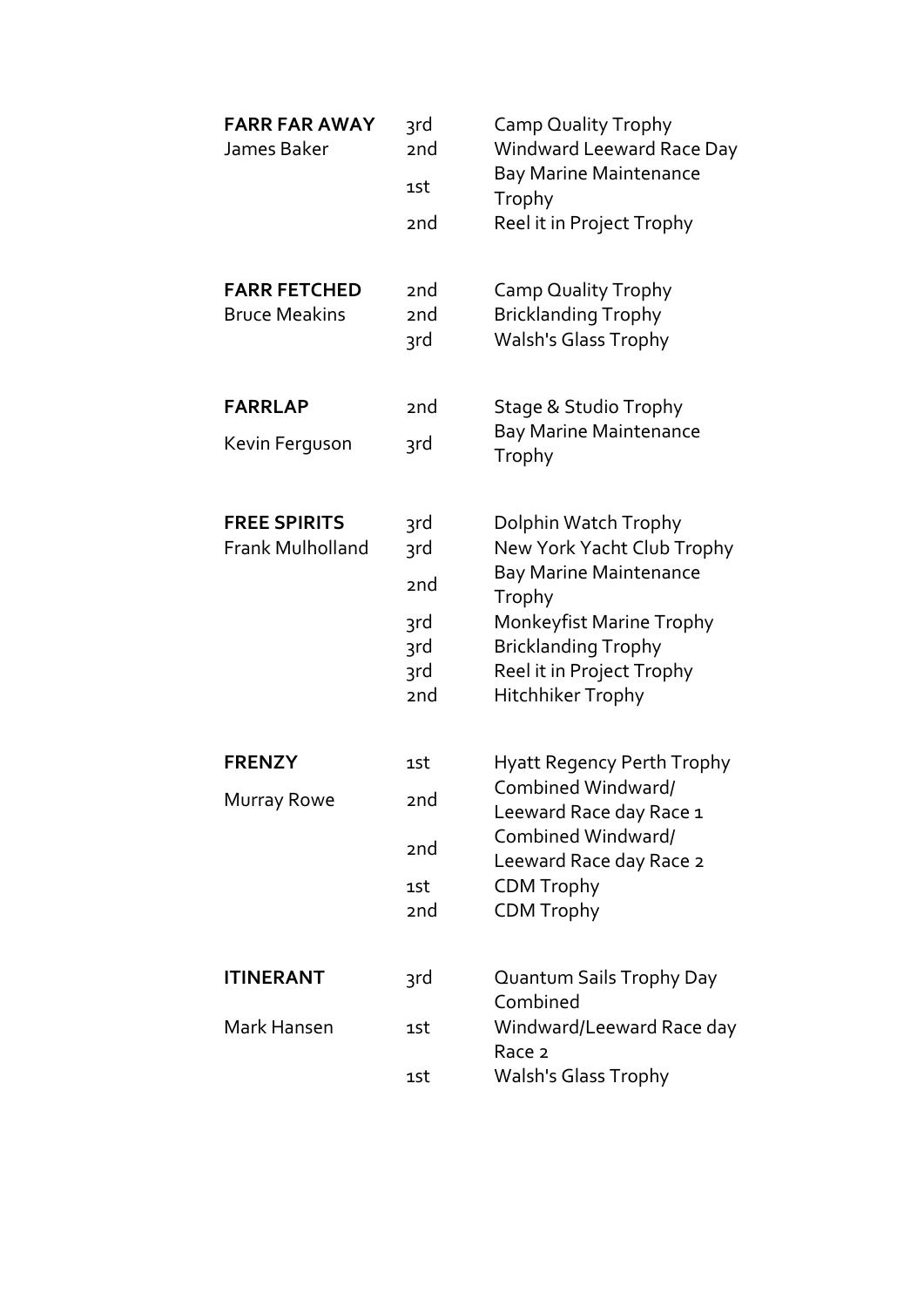| <b>JACQUELINE</b><br><b>Barry Silbert</b> | 2nd                                                                                           | Quantum Sails Trophy Day                                                                                                                                                                   |
|-------------------------------------------|-----------------------------------------------------------------------------------------------|--------------------------------------------------------------------------------------------------------------------------------------------------------------------------------------------|
| <b>LIONHEART</b><br>Warren Westaway       | 1st<br>1st<br>3rd<br>3rd<br>3rd                                                               | Camp Quality Trophy<br><b>Stage &amp; Studio Trophy</b><br>Combined Windward/<br>Leeward Race day Race 2<br><b>CDM Trophy</b><br><b>CDM Trophy</b>                                         |
| <b>PERIE BANOU III</b><br>Colin Sanders & | 2 <sub>nd</sub>                                                                               | Dolphin Watch Trophy                                                                                                                                                                       |
| <b>Cameron Biddle</b>                     | 1st                                                                                           | Club Marine Trophy                                                                                                                                                                         |
|                                           | 3rd<br>2 <sub>nd</sub><br>2 <sub>nd</sub><br>2 <sub>nd</sub><br>2 <sub>nd</sub><br>3rd<br>1st | <b>Stage &amp; Studio Trophy</b><br><b>Hyatt Regency Perth Trophy</b><br><b>B&amp;G Trophy</b><br><b>Walsh's Glass Trophy</b><br>Gibbscorp Trophy<br>Gibbscorp Trophy<br>Hitchhiker Trophy |
| <b>RAGNAR</b><br><b>Graham White</b>      | 3rd<br>2 <sub>nd</sub><br>1st<br>3rd<br>1st<br>2nd                                            | <b>Windward Leeward Race Day</b><br>Windward Leeward Race Day<br><b>Windward Leeward Race Day</b><br>Club Marine Trophy<br><b>B&amp;G Trophy</b><br>Seashells Trophy                       |
| <b>SEAHAWK</b><br>Pat Jones               | 3rd<br>1st                                                                                    | <b>Gibbscorp Trophy</b><br>Reel it in Project Trophy                                                                                                                                       |
| <b>SWAGMAN</b>                            | 1st                                                                                           | <b>RPYC Opening Day</b>                                                                                                                                                                    |
| Andrew & Vera<br>Waldby                   | 1st                                                                                           | New York Yacht Club Trophy                                                                                                                                                                 |
|                                           | 3rd<br>3rd<br>1st                                                                             | <b>Hyatt Regency Perth Trophy</b><br><b>B&amp;G Trophy</b><br>Seashells Trophy                                                                                                             |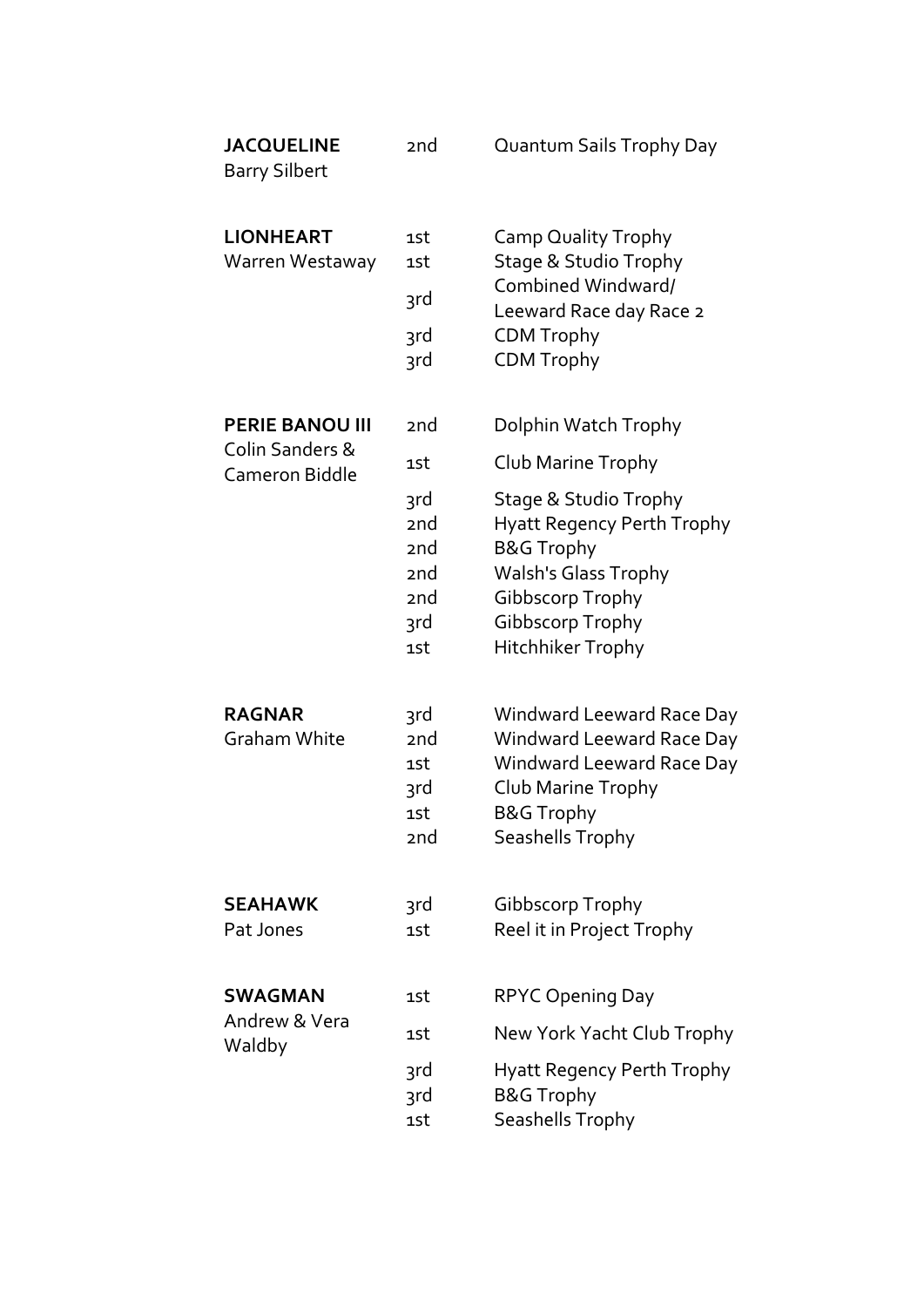| <b>TRUE SOUTH</b><br>Barry O'Toole                                                       | 3rd<br>2 <sub>nd</sub><br>1st<br>2 <sub>nd</sub><br>2 <sub>nd</sub><br>3rd                      | Combined Windward/<br>Leeward Race day Race 1<br>Monkeyfist Marine Trophy<br><b>Bricklanding Trophy</b><br><b>CDM Trophy</b><br><b>Gibbscorp Trophy</b><br>Hitchhiker Trophy                                                                                                                                          |
|------------------------------------------------------------------------------------------|-------------------------------------------------------------------------------------------------|-----------------------------------------------------------------------------------------------------------------------------------------------------------------------------------------------------------------------------------------------------------------------------------------------------------------------|
| <b>CAVIAR</b><br><b>Patrick Giles</b>                                                    | 2 <sub>nd</sub><br>1st<br>1st<br>2 <sub>nd</sub><br>2 <sub>nd</sub><br>3rd<br>3rd<br>1st<br>1st | Camp Quality Trophy<br>Quantum Sails Trophy Day<br>Dolphin Watch Trophy<br><b>Hyatt Regency Perth Trophy</b><br>Monkeyfist Marine Trophy<br><b>CDM Trophy</b><br><b>CDM Trophy</b><br>Seashells Trophy<br><b>Hitchhiker Trophy</b>                                                                                    |
| FARR <sub>4</sub><br>Simon Haywood                                                       | 1st<br>1st<br>1st<br>1st<br>1st<br>1st<br>2nd<br>2 <sub>nd</sub><br>1st<br>1st<br>1st           | New York Yacht Club Trophy<br><b>Bay Marine Maintenance</b><br>Trophy<br><b>Hyatt Regency Perth Trophy</b><br><b>B&amp;G Trophy</b><br>Monkeyfist Marine Trophy<br><b>Bricklanding Trophy</b><br><b>CDM Trophy</b><br><b>CDM Trophy</b><br><b>Walsh's Glass Trophy</b><br>Gibbscorp Trophy<br><b>Gibbscorp Trophy</b> |
| <b>GREEN FLASH</b><br><b>Alistair Ritchie</b><br><b>HELLAS</b><br><b>Nick Melidionis</b> | 1st<br>3rd<br>3rd<br>1st                                                                        | Camp Quality Trophy<br><b>Walsh's Glass Trophy</b><br><b>RPYC Opening Day</b><br>Windward Leeward Race Day                                                                                                                                                                                                            |
|                                                                                          |                                                                                                 | 1st                                                                                                                                                                                                                                                                                                                   |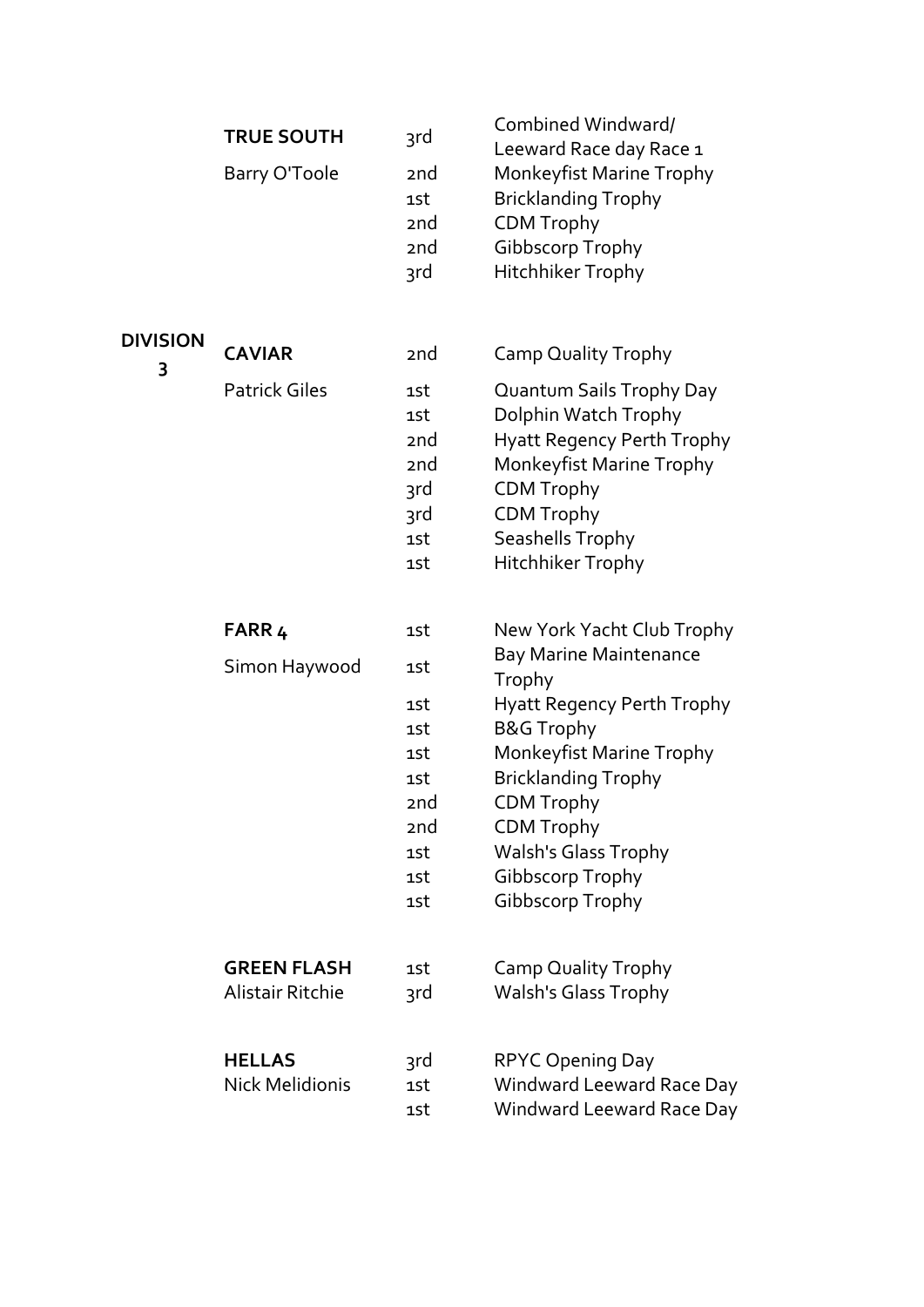|                 | <b>HELLAS cont</b><br><b>Nick Melidionis</b>                | 1st<br>1st<br>1st<br>1st<br>2 <sub>nd</sub> | Stage & Studio Trophy<br><b>Stage &amp; Studio Trophy</b><br>Combined Windward/<br>Leeward Race day Race 1<br>Combined Windward/<br>Leeward Race day Race 2<br><b>Walsh's Glass Trophy</b> |
|-----------------|-------------------------------------------------------------|---------------------------------------------|--------------------------------------------------------------------------------------------------------------------------------------------------------------------------------------------|
|                 | <b>JOGESA</b><br>Jonathon Clough                            | 1st                                         | <b>RPYC Opening Day</b>                                                                                                                                                                    |
|                 | <b>SHAMROCK</b><br>Glen O'Connor<br>Smith                   | 2 <sub>nd</sub>                             | <b>RPYC Opening Day</b>                                                                                                                                                                    |
| E <sub>22</sub> | <b>AZURE</b><br><b>Chris Pratt</b>                          | 1st<br>1st<br>1st<br>1st                    | Consistency 9<br>Consistency 10<br>Gibbscorp Trophy<br><b>Gibbscorp Trophy</b>                                                                                                             |
|                 | <b>CHELSEA LADY</b><br><b>Bill Steele</b>                   | 1st                                         | Club Heat and Consistency 3                                                                                                                                                                |
|                 | <b>HAPPY LITTLE</b><br><b>FRIEND</b><br><b>Robbie Gibbs</b> | 2nd<br>2 <sub>nd</sub>                      | Club Heat and Consistency 3<br>Consistency 9                                                                                                                                               |
|                 | <b>NORTH STAR</b><br><b>Richard Horan</b><br>Goldsmith      | 1st<br>1st                                  | Windward Leeward Race Day<br>Windward Leeward Race Day                                                                                                                                     |
|                 | <b>ST JOHNS DANCE</b><br>Raymond Smith                      | 2 <sub>nd</sub><br>2 <sub>nd</sub>          | Windward Leeward Race Day<br>Windward Leeward Race Day                                                                                                                                     |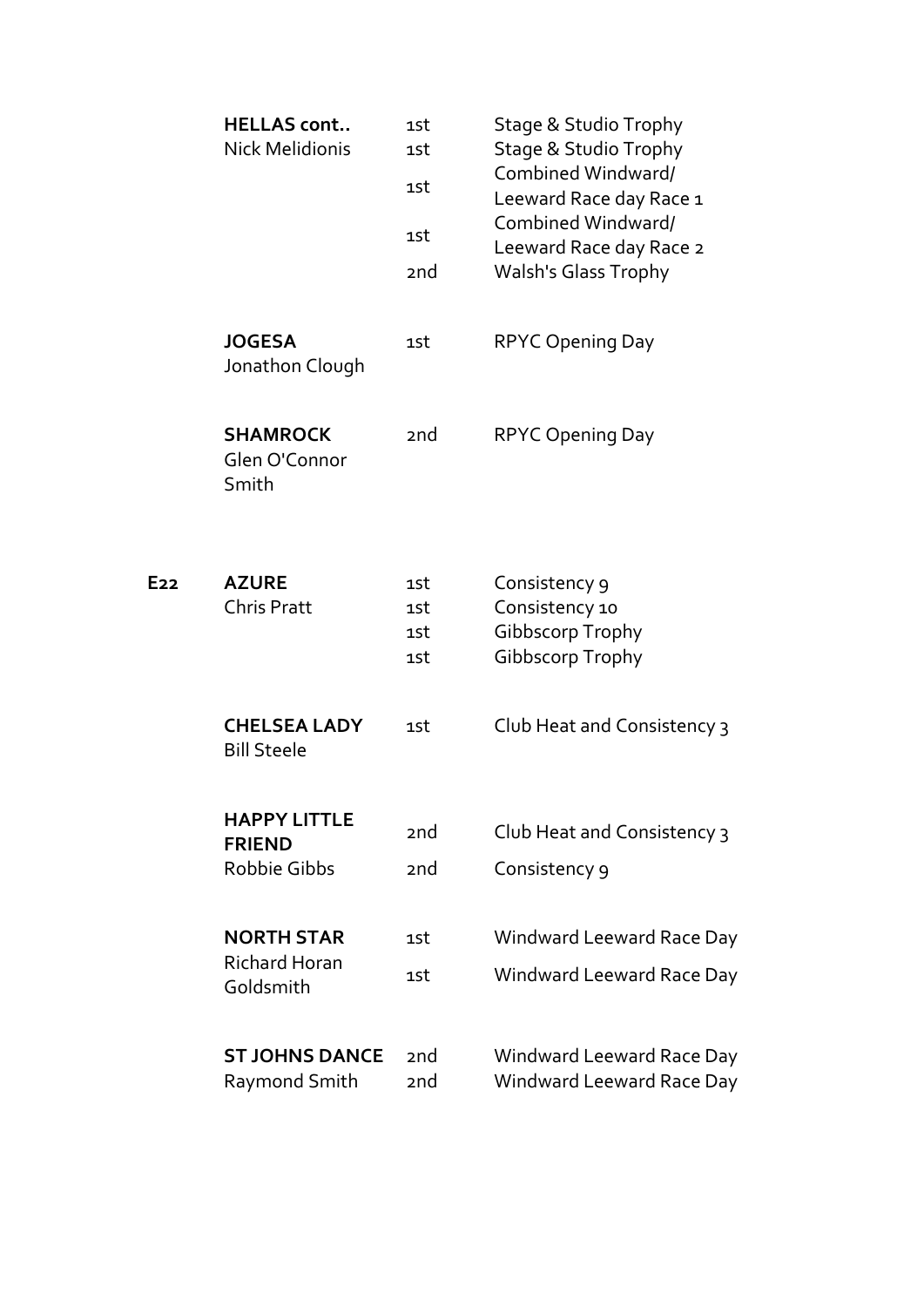| <b>END 24</b> | <b>ARGO</b>                                      | 1st             | <b>RFBYC Opening Day</b>                    |
|---------------|--------------------------------------------------|-----------------|---------------------------------------------|
|               | Barry Rosen                                      | 1st             | Quantum Sails Trophy Day<br>and Club Heat 1 |
|               |                                                  | 1st             | Windward Leeward Race Day                   |
|               |                                                  | 2 <sub>nd</sub> | Windward Leeward Race Day                   |
|               |                                                  | 2 <sub>nd</sub> | Club Marine Trophy                          |
|               |                                                  | 1st             | Stage & Studio Trophy                       |
|               |                                                  | 1st             | <b>Stage &amp; Studio Trophy</b>            |
|               |                                                  | 3rd             | New York Yacht Club Trophy                  |
|               |                                                  | 3rd             | <b>Hyatt Regency Perth Trophy</b>           |
|               |                                                  | 3rd             | <b>B&amp;G Trophy</b>                       |
|               |                                                  | 2nd             | Monkeyfist Marine Trophy                    |
|               |                                                  | 1st             | <b>Bricklanding Trophy</b>                  |
|               |                                                  | 3rd             | <b>Walsh's Glass Trophy</b>                 |
|               |                                                  | 3rd             | Seashells Trophy                            |
|               |                                                  | 1st             | Hitchhiker Trophy                           |
|               | <b>ENGLAND</b><br><b>EXPECTS</b><br>Derek Cockle | 1st             | <b>RPYC Opening Day</b>                     |
|               | <b>LITTLE TIGER</b><br><b>Bob Davis</b>          | 3rd             | <b>RPYC Opening Day</b>                     |
|               | <b>MISTRAL</b>                                   | 1st             | Windward Leeward Race Day                   |
|               | Mark Dymond                                      | 2nd             | Windward Leeward Race Day                   |
|               |                                                  | 2nd             | New York Yacht Club Trophy                  |
|               |                                                  | 1st             | <b>Bay Marine Maintenance</b><br>Trophy     |
|               |                                                  | 2 <sub>nd</sub> | <b>Hyatt Regency Perth Trophy</b>           |
|               |                                                  | 1st             | <b>B&amp;G Trophy</b>                       |
|               |                                                  | 2nd             | <b>Walsh's Glass Trophy</b>                 |
|               |                                                  | 1st             | Gibbscorp Trophy                            |
|               |                                                  | 1st             | Gibbscorp Trophy                            |
|               |                                                  | 2nd             | Seashells Trophy                            |
|               |                                                  | 2nd             | Reel it in Project Trophy                   |
|               |                                                  |                 |                                             |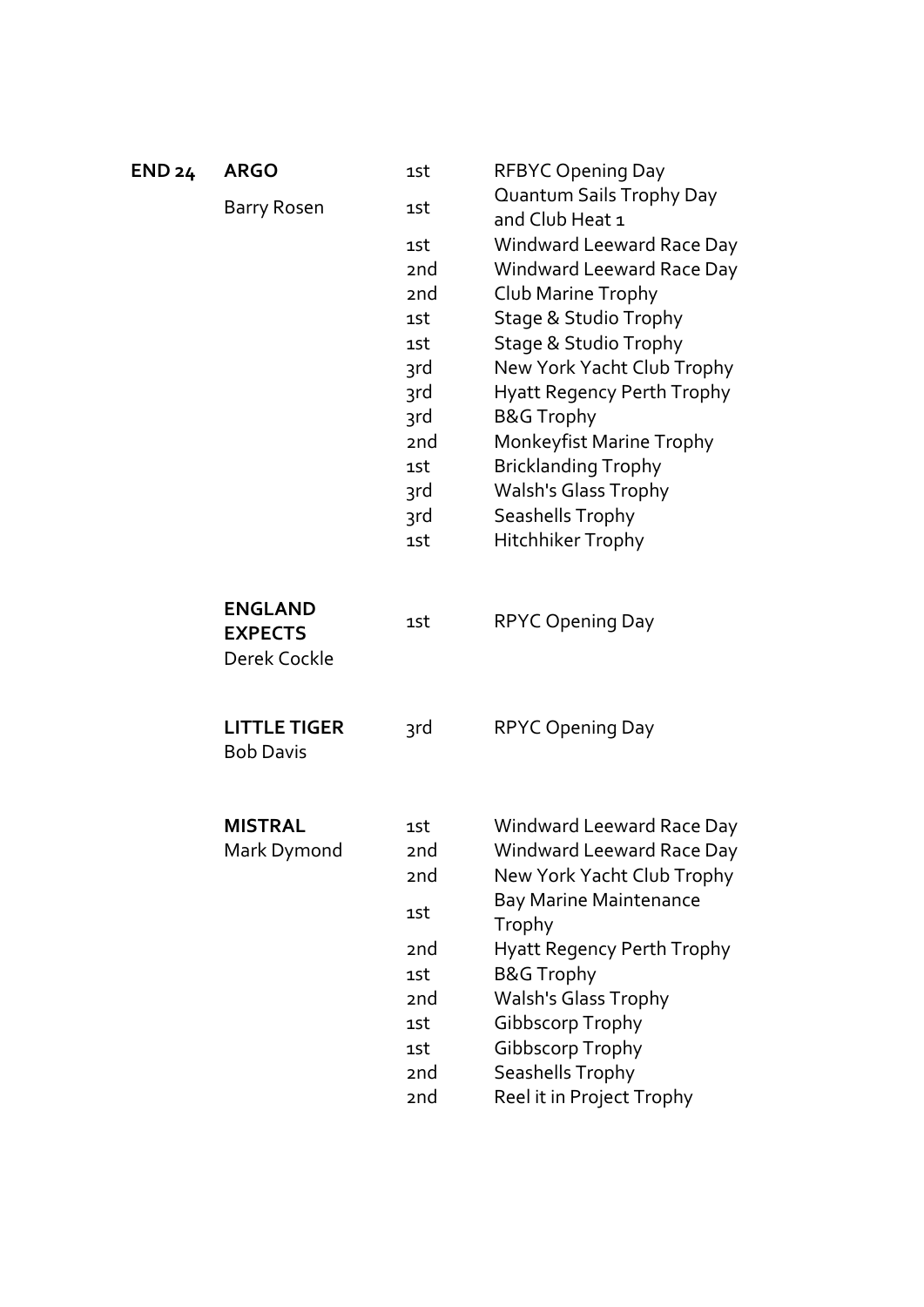|         | <b>VAGABOND</b><br><b>Tony Finch</b>               | 2 <sub>nd</sub><br>2nd | <b>RPYC Opening Day</b><br><b>RFBYC Opening Day</b> |
|---------|----------------------------------------------------|------------------------|-----------------------------------------------------|
|         |                                                    | 2 <sub>nd</sub>        | Quantum Sails Trophy Day<br>and Club Heat 1         |
|         |                                                    | 2 <sub>nd</sub>        | Windward Leeward Race Day                           |
|         |                                                    | 1st                    | Windward Leeward Race Day                           |
|         |                                                    | 1st                    | Dolphin Watch Trophy                                |
|         |                                                    | 1st                    | Club Marine Trophy                                  |
|         |                                                    | 2 <sub>nd</sub>        | <b>Stage &amp; Studio Trophy</b>                    |
|         |                                                    | 2 <sub>nd</sub>        | <b>Stage &amp; Studio Trophy</b>                    |
|         |                                                    | 1st                    | New York Yacht Club Trophy                          |
|         |                                                    | 2nd                    | <b>Bay Marine Maintenance</b><br>Trophy             |
|         |                                                    | 1st                    | <b>Hyatt Regency Perth Trophy</b>                   |
|         |                                                    | 2 <sub>nd</sub>        | <b>B&amp;G Trophy</b>                               |
|         |                                                    |                        | Combined Windward/                                  |
|         |                                                    | 1st                    | Leeward Race day Race 1                             |
|         |                                                    | 1st                    | Monkeyfist Marine Trophy                            |
|         |                                                    | 2 <sub>nd</sub>        | <b>Bricklanding Trophy</b>                          |
|         |                                                    | 1st                    | <b>CDM Trophy</b>                                   |
|         |                                                    | 1st                    | <b>CDM Trophy</b>                                   |
|         |                                                    | 1st                    | <b>Walsh's Glass Trophy</b>                         |
|         |                                                    | 2 <sub>nd</sub>        | Gibbscorp Trophy                                    |
|         |                                                    | 2 <sub>nd</sub>        | Gibbscorp Trophy                                    |
|         |                                                    | 1st                    | Seashells Trophy                                    |
|         |                                                    | 1st                    | Reel it in Project Trophy                           |
| Far 9.2 | <b>ELUSIVE</b><br><b>Richard Brisbane</b><br>Cohen | 2 <sub>nd</sub>        | Monkeyfist Marine Trophy                            |
|         | <b>FARR FAR AWAY</b>                               | 2 <sub>nd</sub>        | Dolphin Watch Trophy                                |
|         | James Baker                                        | 1st                    | Farr 9.2 Heat 3                                     |
|         |                                                    | 3rd                    | Farr 9.2 Heat 6                                     |
|         | <b>FARRLAP</b>                                     | 3rd                    | RPYC Opening Day                                    |
|         |                                                    |                        | Hitchhiker Trophy & Allan                           |
|         | Andrew Hossen                                      | 2nd                    | <b>Coutts Memorial</b>                              |
|         |                                                    | 3rd                    | <b>Camp Quality Trophy</b>                          |
|         |                                                    | 2nd                    | Farr 9.2 Heat 5                                     |
|         |                                                    | 2 <sub>nd</sub>        | Farr 9.2 Heat 6                                     |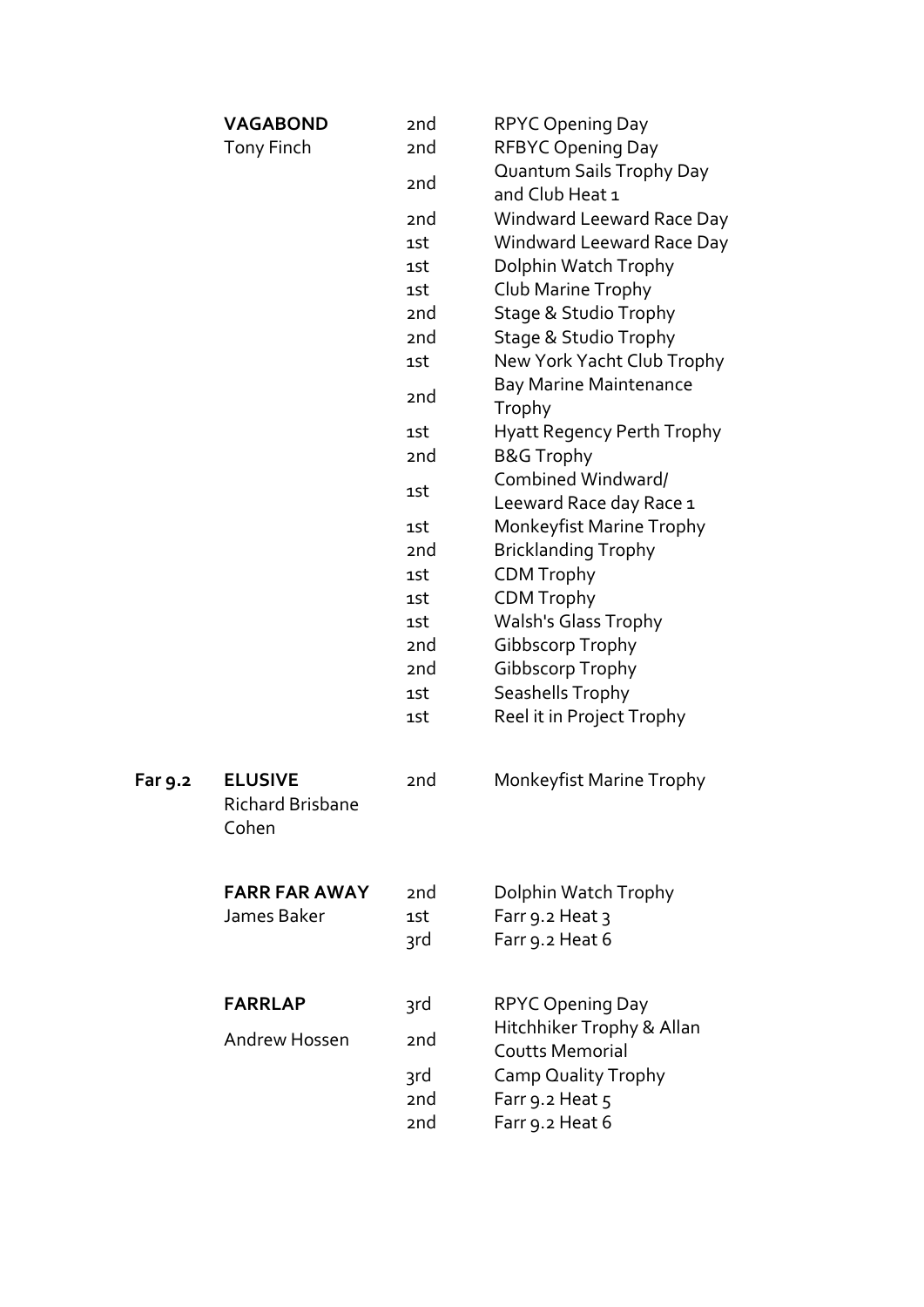| <b>FARRLAP</b><br>Kevin Ferguson                | 1st<br><sub>2</sub> nd          | Farr 9.2 Heat 2<br>Farr 9.2 Heat 3                                                                                                                 |
|-------------------------------------------------|---------------------------------|----------------------------------------------------------------------------------------------------------------------------------------------------|
| <b>FRENZY</b><br><b>Murray Rowe</b>             | 1st                             | <b>RPYC Opening Day</b>                                                                                                                            |
| <b>ITINERANT</b><br>Mark Hansen                 | 1st<br>1st<br>3rd<br>3rd<br>1st | Dolphin Watch Trophy<br>Monkeyfist Marine Trophy<br>Hitchhiker Trophy & Allan<br><b>Coutts Memorial</b><br>Farr 9.2 Heat 2<br>Farr 9.2 Heat 5      |
| <b>LIONHEART</b><br>Warren Westaway             | 1st<br>1st<br>1st<br>2nd<br>3rd | <b>RPYC Opening Day</b><br>Hitchhiker Trophy & Allan<br><b>Coutts Memorial</b><br><b>Camp Quality Trophy</b><br>Farr 9.2 Heat 2<br>Farr 9.2 Heat 3 |
| <b>SEAHAWK</b><br>Pat Jones                     | 3rd                             | Monkeyfist Marine Trophy                                                                                                                           |
| <b>THE BLACK</b><br><b>SMOKE</b><br>Jeremy Kerr | 3rd                             | Dolphin Watch Trophy                                                                                                                               |
| <b>FARR FETCHED</b><br><b>Bruce Meakins</b>     | 2nd                             | <b>Camp Quality Trophy</b>                                                                                                                         |
| <b>SEAHAWK</b><br>Pat Jones                     | 3rd<br>1st                      | Farr 9.2 Heat 5<br>Farr 9.2 Heat 6                                                                                                                 |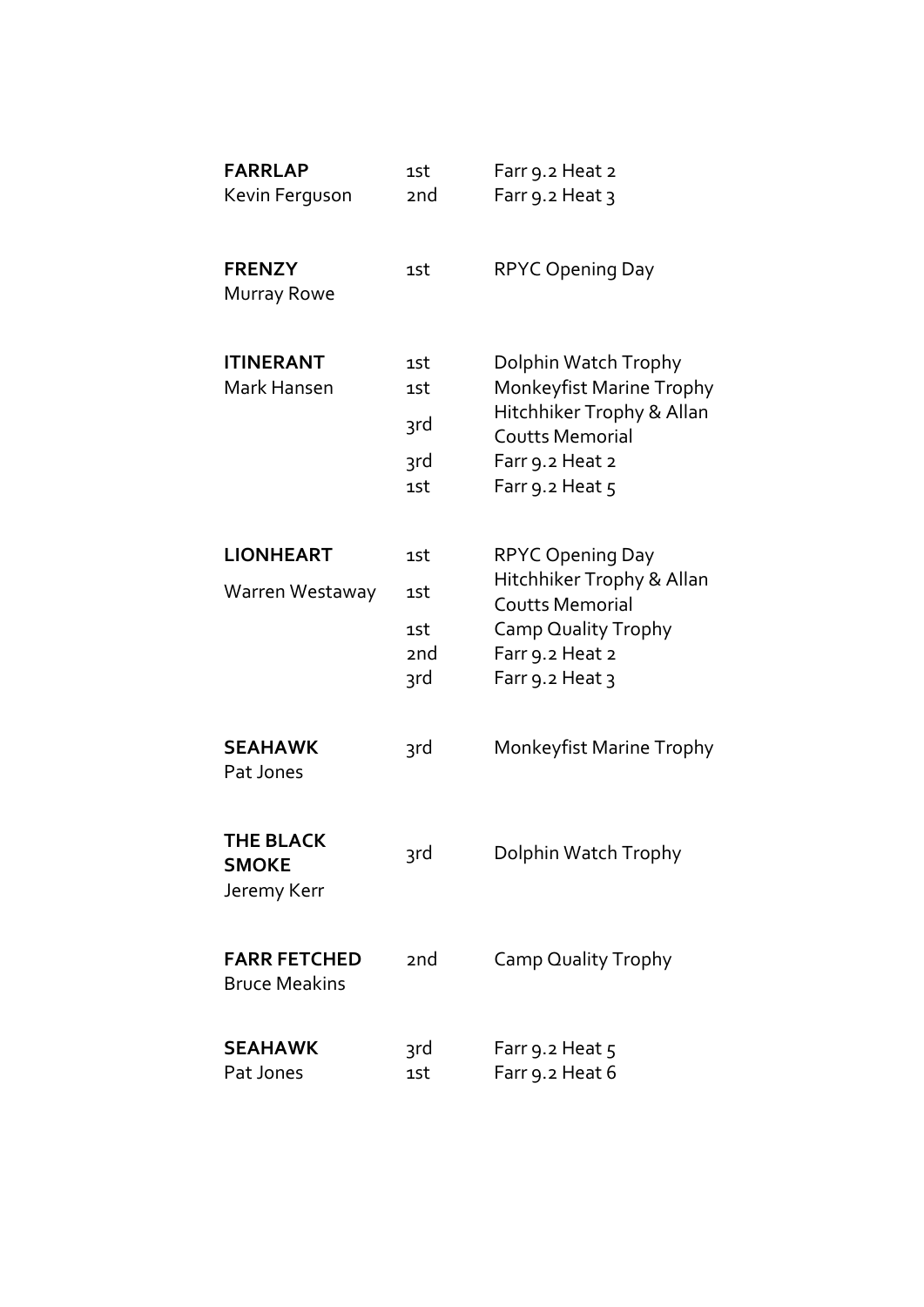| <b>IRC</b>      | <b>HITCHHIKER</b><br>Peter Briggs             | 2 <sub>nd</sub><br>1st<br>1st<br>1st | <b>RPYC Opening Day</b><br>Windward Leeward Race Day<br><b>Windward Leeward Race Day</b><br><b>Hitchhiker Trophy</b>      |
|-----------------|-----------------------------------------------|--------------------------------------|---------------------------------------------------------------------------------------------------------------------------|
|                 | <b>WASABI</b><br>Nick White                   | 1st<br>1st<br>1st                    | Club Heat $\frac{1}{3}$<br>Combined Windward/<br>Leeward Race day Race 1<br>Combined Windward/<br>Leeward Race day Race 2 |
|                 |                                               | 2 <sub>nd</sub>                      | Club Heat 6                                                                                                               |
| Jib and<br>Main | <b>ADRENALIN</b><br><b>RUSH</b>               | 2nd                                  | Dolphin Watch Trophy                                                                                                      |
|                 | Raul Madan                                    | 3rd                                  | <b>Bay Marine Maintenance</b><br>Trophy                                                                                   |
|                 | <b>CANOBE</b><br>Owen Stacey                  | 2nd                                  | <b>RPYC Opening Day</b>                                                                                                   |
|                 | <b>CAVIAR</b><br><b>Patrick Giles</b>         | 3rd                                  | <b>B&amp;G Trophy</b>                                                                                                     |
|                 | <b>FORTUOSITY</b><br>Janet Hornbuckle         | 1st<br>2nd                           | <b>Bay Marine Maintenance</b><br>Trophy<br><b>Gibbscorp Trophy</b>                                                        |
|                 |                                               |                                      |                                                                                                                           |
|                 | <b>GREEN FLASH</b><br><b>Alistair Ritchie</b> | 3rd<br>3rd                           | Dolphin Watch Trophy<br>Hitchhiker Trophy                                                                                 |
|                 | <b>JOLIE BREEZE</b><br>Jarrod Whitbourne      | 3rd                                  | <b>CDM Trophy</b>                                                                                                         |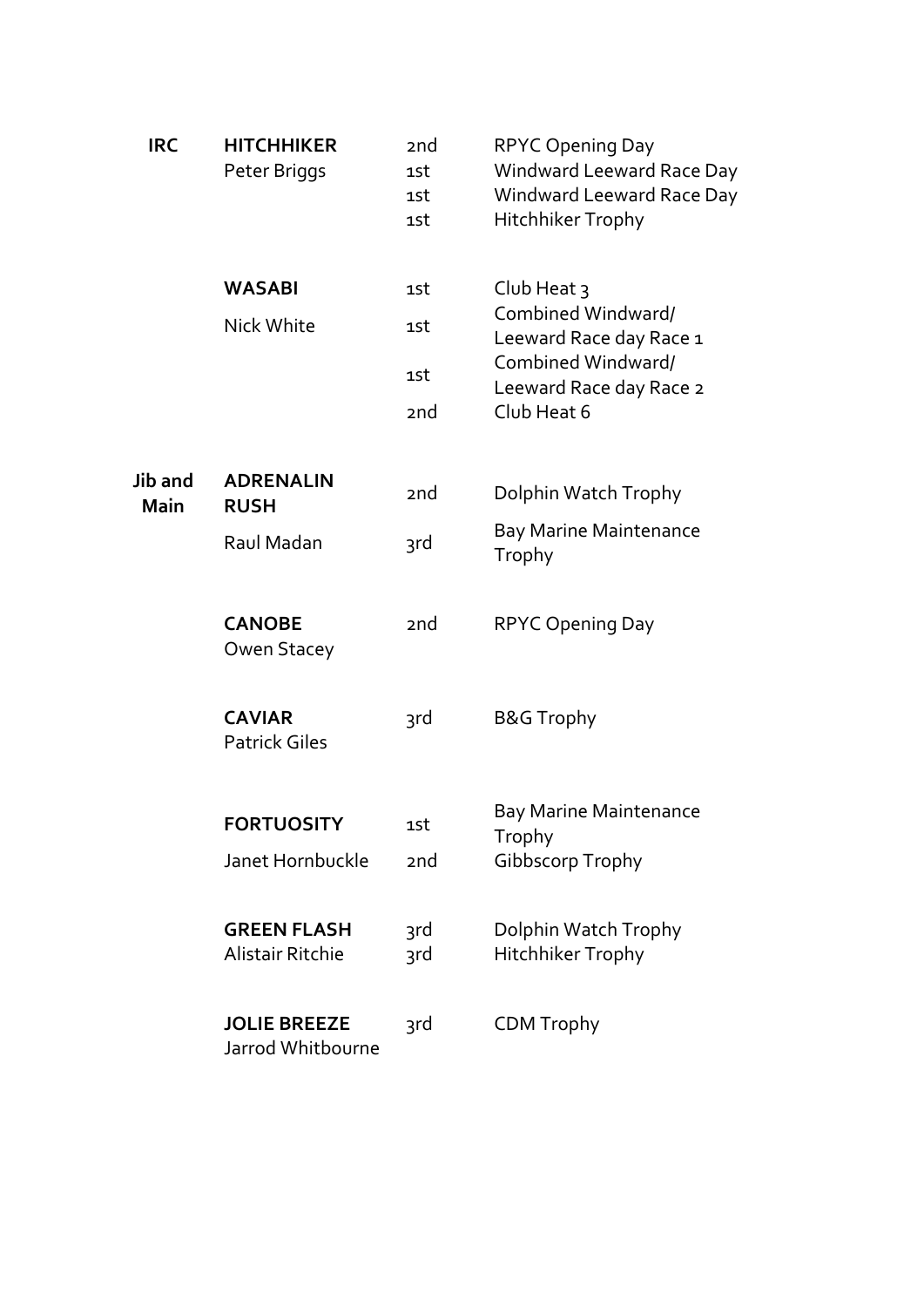|     | <b>MATROS</b>                                   | 2 <sub>nd</sub> | <b>CDM Trophy</b>                                                     |
|-----|-------------------------------------------------|-----------------|-----------------------------------------------------------------------|
|     | Matt Farrell &<br>Ross Playle                   | 1st             | <b>Hitchhiker Trophy</b>                                              |
|     | <b>METALA</b><br><b>Bruce Spencer</b>           | 1st<br>1st      | Dolphin Watch Trophy<br><b>B&amp;G Trophy</b>                         |
|     | <b>PICCOLO</b><br>Jarrod Whitbourne             | 1st             | <b>CDM Trophy</b>                                                     |
|     | <b>REFLECTIONS</b>                              | 2 <sub>nd</sub> | Hitchhiker Trophy                                                     |
|     | <b>Wilna Cornelisse</b>                         | 2 <sub>nd</sub> | <b>Bay Marine Maintenance</b><br>Trophy                               |
|     | <b>SWANNY</b>                                   | 1st             | <b>RPYC Opening Day</b>                                               |
|     | <b>WEAVER</b><br><b>Frank Rennie</b>            | 2 <sub>nd</sub> | <b>B&amp;G Trophy</b>                                                 |
|     | <b>THE BLACK</b><br><b>SMOKE</b><br>Jeremy Kerr | 1st             | Gibbscorp Trophy                                                      |
|     | <b>TIME LORD</b><br>Lyn Merrington              | 3rd             | Gibbscorp Trophy                                                      |
|     | <b>VERIATIES</b><br><b>Geoff Gammon</b>         | 3rd             | <b>RPYC Opening Day</b>                                               |
| S8o | <b>BALANCING ACT</b><br>Fiona McCabe            | 3rd<br>2nd      | <b>Bay Marine Maintenance</b><br>Trophy<br><b>Bricklanding Trophy</b> |
|     | <b>FRAKKA</b><br><b>Tony Strickland</b>         | 1st<br>3rd      | Dolphin Watch Trophy<br>Club Marine Trophy                            |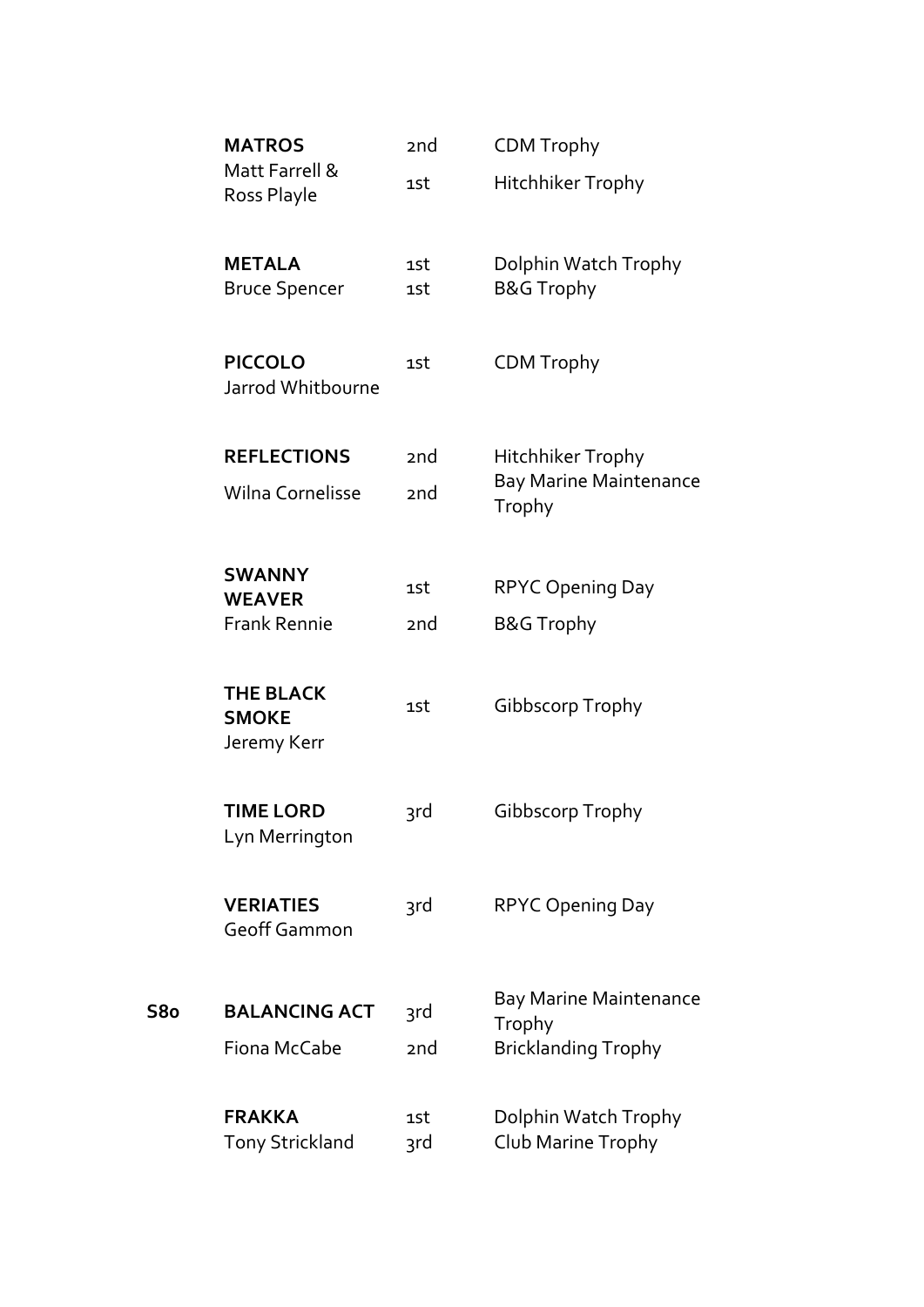| <b>FRAKKA</b><br><b>Annette Koenders</b> | 1st<br>1st<br>2 <sub>nd</sub><br>2 <sub>nd</sub><br>3rd<br>1st<br>3rd                      | <b>Association Race</b><br><b>B&amp;G Trophy</b><br>Gibbscorp Trophy<br>Gibbscorp Trophy<br>Seashells Trophy<br>Reel it in Project Trophy<br><b>Hitchhiker Trophy</b>                                                                                                                                   |
|------------------------------------------|--------------------------------------------------------------------------------------------|---------------------------------------------------------------------------------------------------------------------------------------------------------------------------------------------------------------------------------------------------------------------------------------------------------|
| <b>FUSION</b><br>John Johnston           | 3rd                                                                                        | <b>RPYC Opening Day</b>                                                                                                                                                                                                                                                                                 |
| <b>SURCOUF</b><br><b>Tony Strickland</b> | 1st<br>1st<br>1st<br>2 <sub>nd</sub><br>1st<br>1st<br>3rd<br>1st<br>1st<br>2 <sub>nd</sub> | RPYC Opening Day<br><b>RFBYC Opening Day</b><br><b>Stage &amp; Studio Trophy</b><br><b>Stage &amp; Studio Trophy</b><br>New York Yacht Club Trophy<br><b>Bay Marine Maintenance</b><br>Trophy<br>Monkeyfist Marine Trophy<br><b>Bricklanding Trophy</b><br>Seashells Trophy<br><b>Hitchhiker Trophy</b> |
| <b>SWEET BABS</b><br>Dave Beresford      | 2 <sub>nd</sub><br>3rd<br><sub>2</sub> nd<br>1st<br>1st                                    | <b>RPYC Opening Day</b><br>Dolphin Watch Trophy<br>Monkeyfist Marine Trophy<br>Walsh's Glass Trophy<br>Hitchhiker Trophy                                                                                                                                                                                |
| <b>UNCLE LOUIS</b><br>Jenny Richardson   | 2 <sub>nd</sub><br>2nd<br>1st<br>3rd<br>3rd<br>2 <sub>nd</sub><br>3rd<br>3rd<br>1st<br>1st | RFBYC Opening Day<br>Dolphin Watch Trophy<br>Club Marine Trophy<br>Stage & Studio Trophy<br>Stage & Studio Trophy<br><b>Bay Marine Maintenance</b><br>Trophy<br><b>Association Race</b><br><b>Bricklanding Trophy</b><br><b>CDM Trophy</b><br><b>CDM Trophy</b>                                         |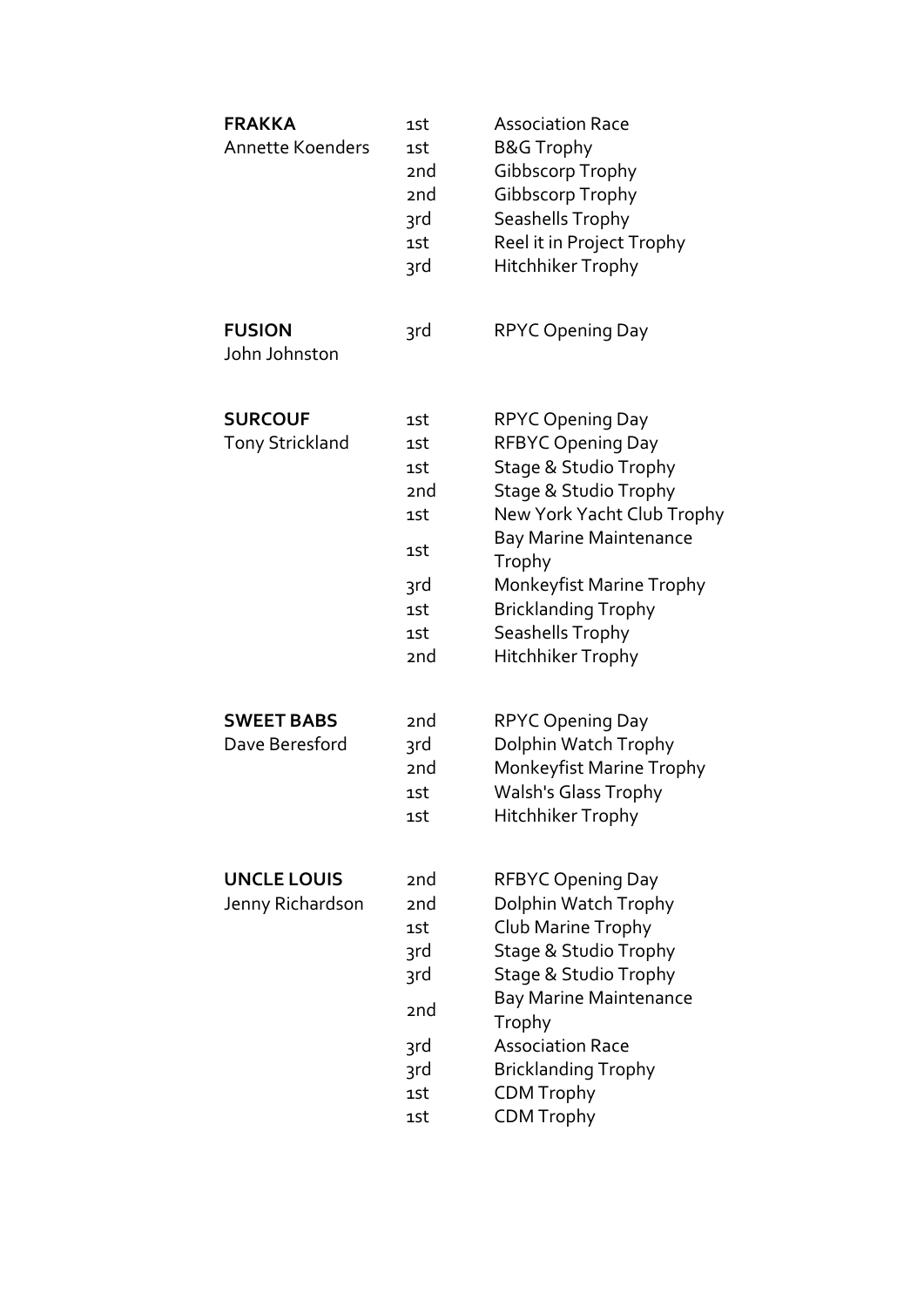|            | <b>WINDMILL</b><br>Bob Hay                       | 3rd<br>3rd<br>1st<br>2 <sub>nd</sub><br>3rd<br>3rd<br>2nd                                     | <b>RFBYC Opening Day</b><br><b>B&amp;G Trophy</b><br>Monkeyfist Marine Trophy<br><b>CDM Trophy</b><br><b>CDM Trophy</b><br><b>Walsh's Glass Trophy</b><br>Seashells Trophy                                 |
|------------|--------------------------------------------------|-----------------------------------------------------------------------------------------------|------------------------------------------------------------------------------------------------------------------------------------------------------------------------------------------------------------|
| <b>S97</b> | <b>CAPRICIOUS</b><br><b>WIND</b><br>Paul Keswick | 3rd<br>3rd                                                                                    | Stage & Studio Trophy<br>Stage & Studio Trophy                                                                                                                                                             |
|            | <b>DEJAVU</b><br>Mark Hannaford                  | 1st<br>1st<br>2 <sub>nd</sub><br>1st<br>1st<br>1st                                            | <b>RPYC Opening Day</b><br>Combined Windward/<br>Leeward Race day Race 1<br><b>Bricklanding Trophy</b><br>Seashells Trophy<br>Reel it in Project Trophy<br>Hitchhiker Trophy                               |
|            | <b>HEJIRA</b><br>John Bailey                     | 2 <sub>nd</sub><br>3rd<br>2 <sub>nd</sub><br>3rd<br>2 <sub>nd</sub><br>2 <sub>nd</sub><br>2nd | New York Yacht Club Trophy<br><b>Bay Marine Maintenance</b><br>Trophy<br><b>B&amp;G Trophy</b><br>Monkeyfist Marine Trophy<br><b>Walsh's Glass Trophy</b><br>Seashells Trophy<br>Reel it in Project Trophy |
|            | <b>HORNETS NEST</b><br>Ron Meyers                | 1st<br>2 <sub>nd</sub><br>2nd<br>1st<br>1st<br>3rd                                            | Stage & Studio Trophy<br>Stage & Studio Trophy<br><b>Bay Marine Maintenance</b><br>Trophy<br><b>Hyatt Regency Perth Trophy</b><br><b>B&amp;G Trophy</b><br><b>RFBYC Opening Day</b>                        |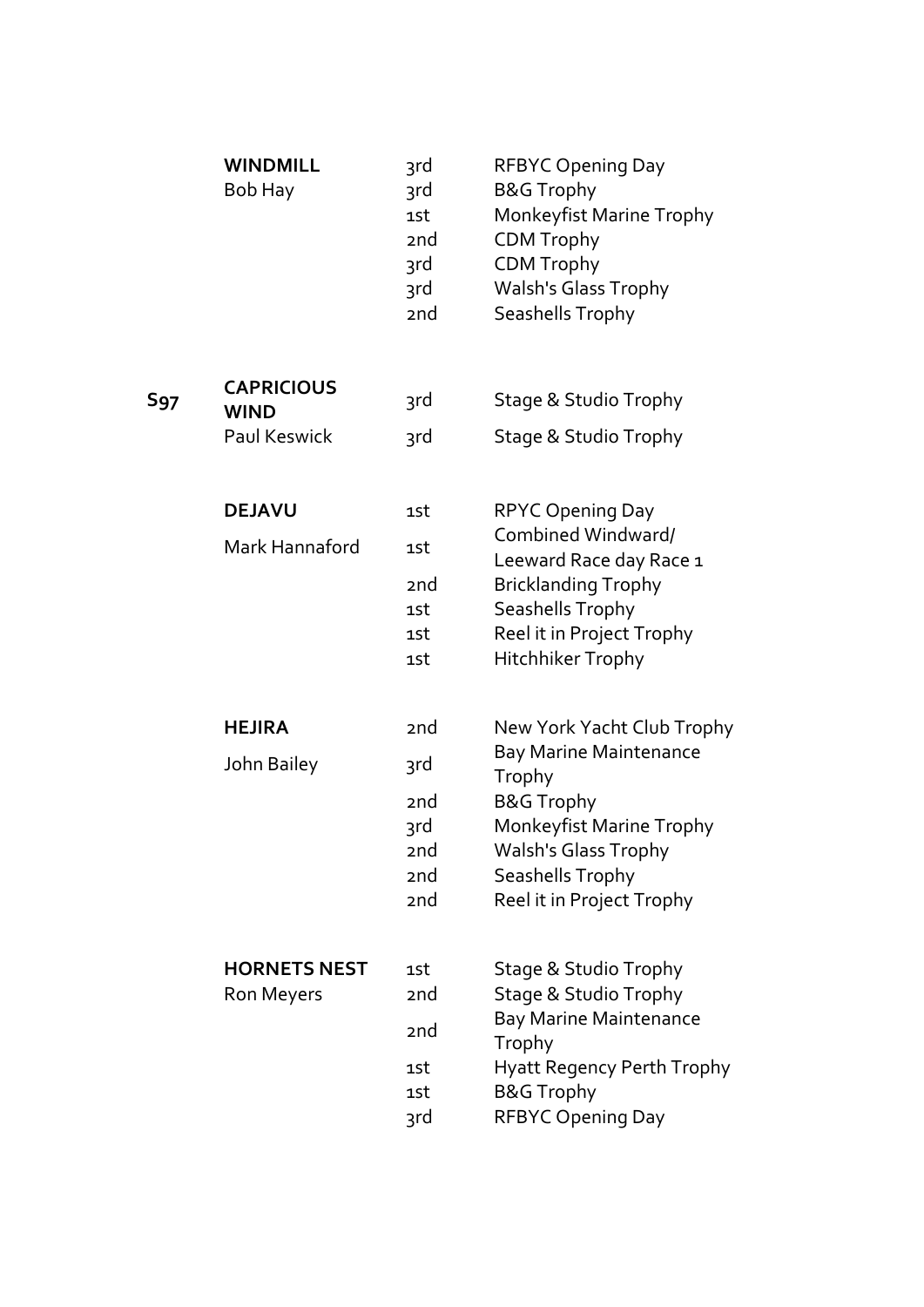| <b>JOLIE BREEZE</b>  | 1st             | <b>RFBYC Opening Day</b>                      |
|----------------------|-----------------|-----------------------------------------------|
| David Hepburn        | 1st             | Quantum Sails Trophy Day                      |
|                      | 2 <sub>nd</sub> | <b>Windward Leeward Race Day</b>              |
|                      | 2nd             | Windward Leeward Race Day                     |
|                      | 3rd             | Windward Leeward Race Day                     |
|                      | 1st             | Dolphin Watch Trophy                          |
|                      | 1st             | Stage & Studio Trophy                         |
|                      | 2 <sub>nd</sub> | <b>Stage &amp; Studio Trophy</b>              |
|                      | 1st             | New York Yacht Club Trophy                    |
|                      | 1st             | <b>Bay Marine Maintenance</b><br>Trophy       |
|                      | 2 <sub>nd</sub> | <b>Hyatt Regency Perth Trophy</b>             |
|                      | 2 <sub>nd</sub> | Combined Windward/<br>Leeward Race day Race 1 |
|                      | 3rd             | Combined Windward/<br>Leeward Race day Race 2 |
|                      | 2nd             | Monkeyfist Marine Trophy                      |
|                      | 1st             | <b>Bricklanding Trophy</b>                    |
|                      | 1st             | <b>CDM Trophy</b>                             |
|                      | 1st             | <b>Walsh's Glass Trophy</b>                   |
|                      | 1st             | Gibbscorp Trophy                              |
|                      | 1st             | Gibbscorp Trophy                              |
|                      |                 |                                               |
| <b>POLYTHENE PAM</b> | 1st             | Windward Leeward Race Day                     |
| John Hughes          | 3rd             | Dolphin Watch Trophy                          |
|                      | 3rd             | Club Marine Trophy                            |
|                      | 3rd             | <b>B&amp;G Trophy</b>                         |
|                      | 1st             | Monkeyfist Marine Trophy                      |
|                      | 3rd             | Reel it in Project Trophy                     |
|                      | 2nd             | Hitchhiker Trophy                             |
|                      |                 |                                               |
| <b>SECOND WIND</b>   | 3rd             | <b>RPYC Opening Day</b>                       |
| <b>Tony Carter</b>   | 1st             | Windward Leeward Race Day                     |
|                      | 2 <sub>nd</sub> | Windward Leeward Race Day                     |
|                      | 1st             | Combined Windward/<br>Leeward Race day Race 2 |